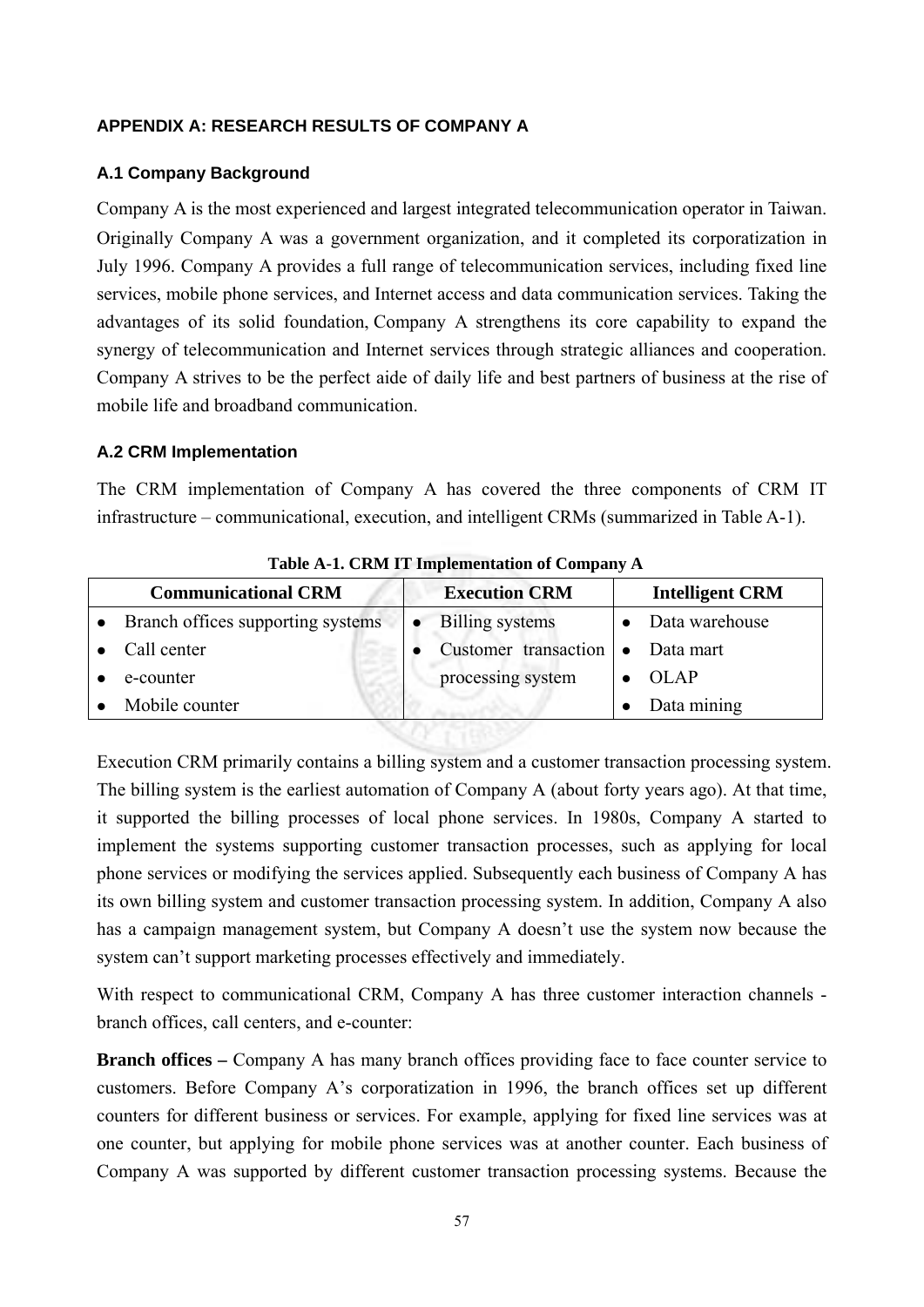non-integrated counter service was inefficient and wasted labor power and equipment, after the corporatization, Company A started to integrate the counter service. At the first stage, Company A integrated the portal of different customer transaction processing systems, and therefore offered a one stop shopping service to customers. At the second stage, the processes of all business were standardized and the function of different customer transaction processing systems was integrated. Because the integrated system supporting the counter service is web-based, Company A could use a notebook or other mobile devices to provide the mobile counter service to customers anywhere.

**Call center** - In early days, call center was distributed to different branch offices. Afterward the first centralized call center was established for mobile phone business. In 2003, the distributed call centers of fixed line services were integrated into three regional call centers (northern, central, and southern Taiwan) providing integrated call center services for all business of Company A. Although company A has different kinds of call centers, including regional call centers and call centers for different products, and each of them is implemented by different business groups, the headquarters plans the overall hardware and software architecture for all call centers. Therefore, the different call centers have similar hardware and software architecture, and then it is easier to link different call centers to provide better services to customers.

**E-counter –** E-counter was launched in 1999. Customers could do self-service on Internet, such as billing inquiry, changing the rate plan, internet payment, and inquiring the progress of the services applied for, etc.

Furthermore, Company A is executing service quality improvement plans. The purpose is to continuously improve the service quality of customer interaction channels. In branch offices, Company A differentiates the treatment to customers according to customers' value, services customers with complete data, and continuously improves the service performance. In call center, Company A strives to make the improvements in customer opinion transmission and processing, service performance, and information integration.

Regarding intelligent CRM, the project of DW was started in 1998, and the DW was implemented in 1999. The DW solution of Company A is NCR Teradata. Company A has built up the scale of the DW from data of mobile phone services to fixed line services and data communication services. The headquarters plans and manages the DW. It is a shared IT service which provides a platform for mobile and other business groups to do the data analysis and decision making. Company A also has established the data mart and uses OLAP and data mining tools.

Because the focus of case studies in this research is on mobile telecom industry, the following research results are based on mobile telecom services of Company A.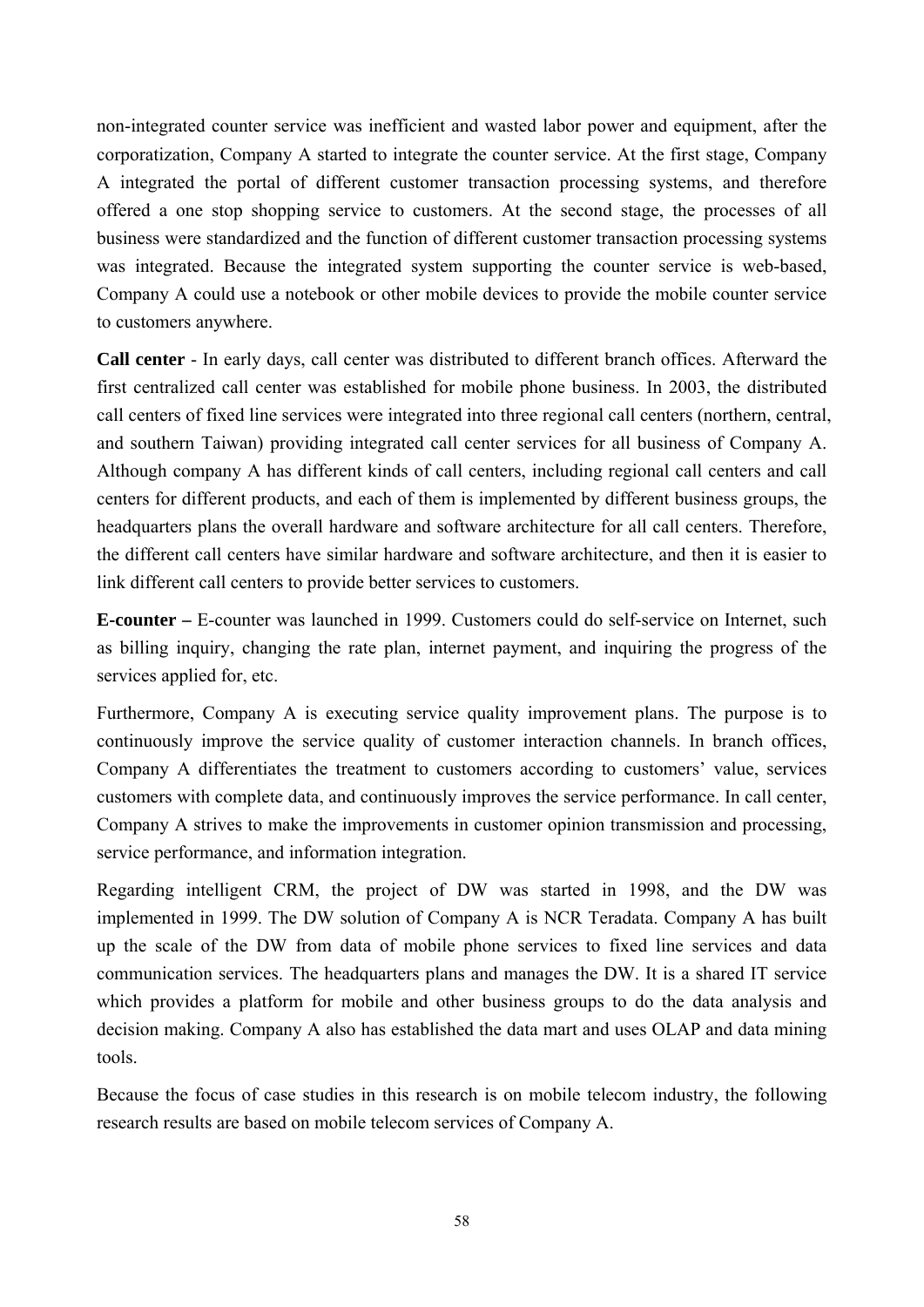## **A.3 Integration of CRM Technology Elements**

#### A.3.1 Integration Between Communicational CRM and Execution CRM

With regard to integration of all customer data from communicational CRM and execution CRM to provide integrated and real-time support to front-end customer interactions, customer transaction data has been well integrated, but non-transactional customer interaction data has not been fully captured and integrated from different customer contacting channels of Company A. All the customer transaction data of mobile services is stored in a transaction database which could be accessed by all front-end interaction channels. When the call center modifies customer transaction data, shops will immediately see the change. However, the non-transactional customer interaction data from all channels is not well integrated. For example, the interaction records of a customer in the call center can't be seen from shops. With respect to capturing and storing customer interaction data, the interaction data such as customer requests, complaints, and questions has been captured and stored in the call center database, but the interaction data of shops is not completely captured. Besides, the data such as web click stream and the telephone keypad behavior during the interaction with call center is not stored. Company A doesn't integrate non-transactional interaction data of different channels because it is difficult. There are different kinds of interaction data with different data types, furthermore, Company A provides various telecom services, and the integration should be considered in an overall view.

The information on customer requirements, requests, suggestions and complaints is accessible by the operational departments. The front-end interaction channels gather the customer feedback, and the back-end operational departments utilize the feedbacks to improve value-generation processes. Company A considers that this cycle is very important. However, because of privacy issues the customer information only can be seen by needed operational departments.

Besides, there is a customer opinion processing system which records the opinions from internal or external channels, assigns them to appropriate back-end operational departments, and tracks the follow-up processes. Operational departments must accomplish the processing of customer opinions within a specified time. That is an indicator of performance measurement, and Company A pays much attention to it.

#### A.3.2 Integration Between Execution CRM and Intelligent CRM

The data sources of the data warehouse include customer service, call records, billing data, and product data, etc. The incomplete part of the data in data warehouse may be the product data, value-added services especially, because the data about the usage of value-added services is more complicated, and the data sources are the various content providers. The DW doesn't contain all customer historical data, and only the data needed for analysis will be fed into the DW. Because Company A has a huge amount of customer historical data, the data is selectively fed into the DW.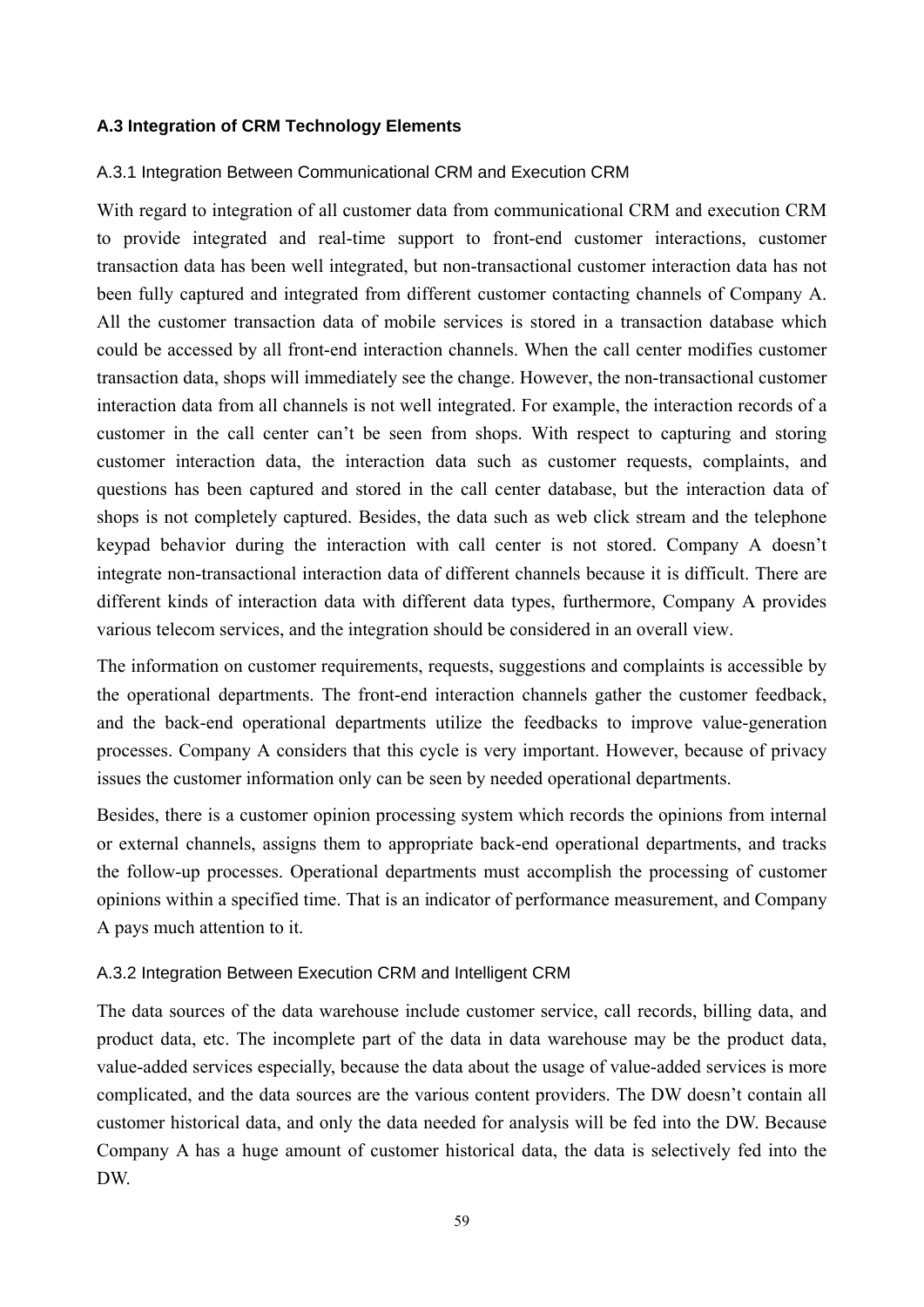The marketing department of mobile business group considers that the DW could fulfill the main requirements of analysis, but the data sources of the data warehouse still have to be strengthened. At present, the main data source of the data warehouse is billing data. However, billing data is more appropriate for generating bills than for customer behavior analysis. There should be more extensive data sources in DW in order to analyze the customer behavior better. Presently the data sources of the DW are planned by the department of information management under the headquarters. The department of information management indicated that the data sources of the DW could be adjusted according to users' demand. However, the marketing department doesn't request the data sources they want.

In mobile business group, intelligent CRM supports the decision-making processes of the following divisions - marketing division, product division, corporate customer division, and call center. The planning and design processes of marketing campaigns and promotion activities in marketing division are greatly depend on intelligent CRM. The data warehouse supports generic applications such as reporting, queries, OLAP, and data mining. The analysis and predicting models include customer value evaluation, credit model, churn model, up-sell/cross-sell model, and psychographic segmentation. Each customer gets a score from each analysis model, and the scores will be applied in various CRM activities.

Regarding integrating analysis tools with operational systems, marketing division can use OLAP tools to do the customer behavior analysis and review the marketing campaign results. Besides, call center has its own personnel and systems to access the DW and make the analysis. Product division also can do the analysis by themselves. The operational departments can also get the analysis results through the help of IT departmet. Because marketing division's requirement of analysis is urgent, they often performs the analysis by themselves.

However, the data in the DW are business secrets and involve customer privacy so there are some limitations on data access. Every department has authorized employees who can access the DW, and other employees can get the help from these employees or request the headquarters' IT department to provide the analysis result.

# A.3.3 Integration Between Intelligent CRM and Communicational CRM

The customer interaction data of the call center is well organized and fed into the data warehouse, but the customer interaction data about marketing campaigns or event marketing fed into the data warehouse is less. Besides, the customer opinions, especially complaints and suggestions, gathered by front-end customer interaction channels are also fed into the data warehouse. The customer interaction data stored in the operational database is not fed into the data warehouse in full. Only the data which is needed for analysis is fed into the data warehouse.

Regarding the support from intelligent CRM to front-end interaction channels, intelligent CRM is not heavily used for supporting the front-end. It could be divided to three parts: planning effective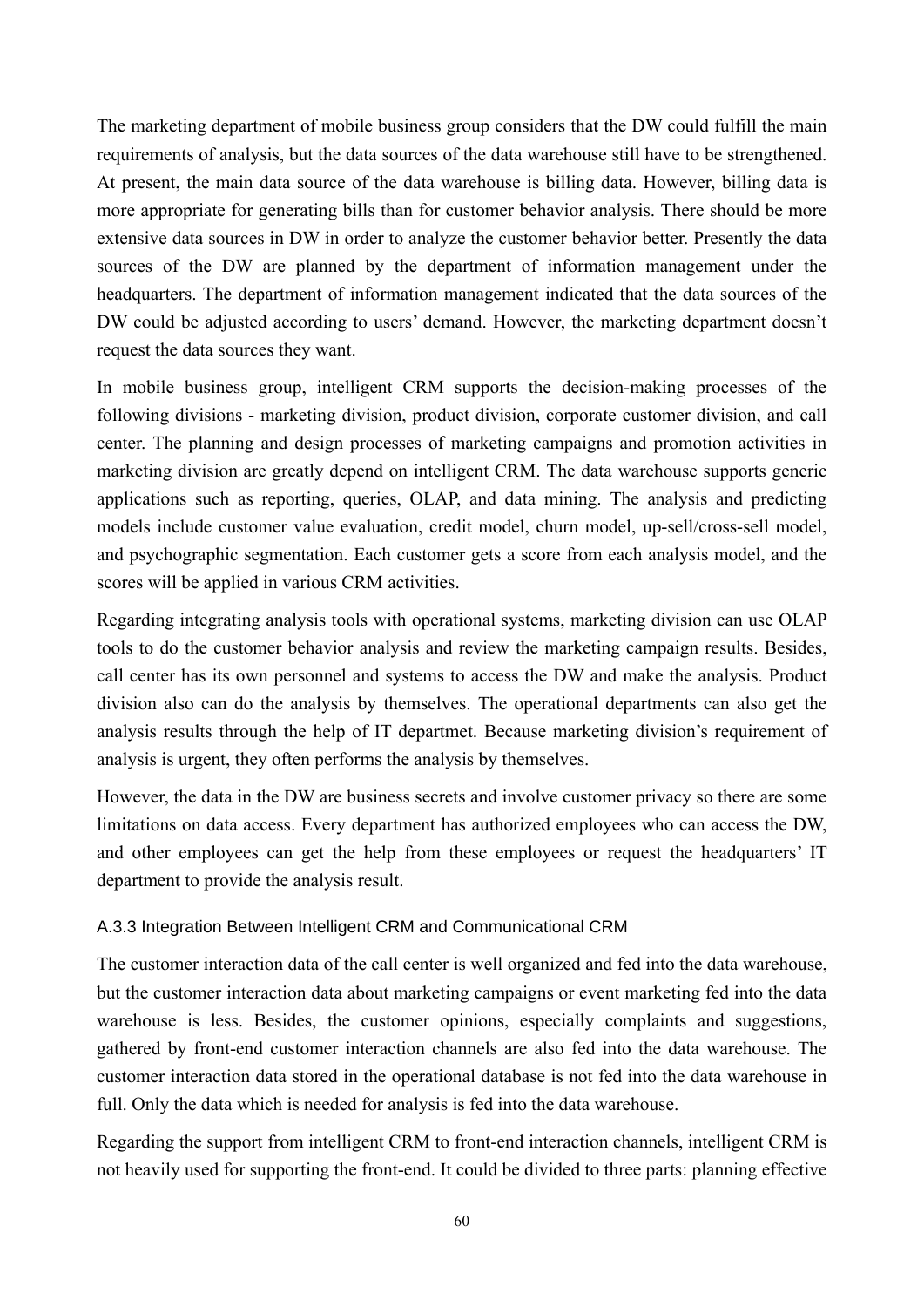customer interaction, supporting decisions on customer services, and improving the service quality and productivity of communicational CRM.

In planning effective customer interaction, the support from DW is not much. When the marketing division wants to execute marketing campaigns, they will send the name list of target customers generated from the DW to front-end channels for contacting customers. However, when a customer comes to the shop or phones the call center, the systems supporting these interaction channels can not automatically show the appropriate products for cross-selling and up-selling to the customer.

In supporting decisions on customer services, through the service quality improvement plans, in shops or the call center, Company A differentiates treatment to customers according to customers' value analyzed from the DW. For example, in shops, VIP customers are given precedence over other customers and are served in the VIP room.

In improving the service quality and productivity of communicational CRM, Company A has some methods. In shops, the system makes the analysis about the time of servicing a customer, customer waiting time, the amount of customers coming to the shop, the amount of customers served by a counter, and so on. The administrator checks these indicators and makes the needed improvement. In the call center, the customer service division analyzes service performances, such as the amount of customers served, the amount of each kind of complaints, and the time of processing customer complaints. The headquarters can see these performance data from management information systems of the call center. The customer service division often makes the analysis from the operational database so the performance analysis is not necessarily through the DW.

# **A.4 Organizational Alignment**

#### A.4.1 Structure

The organizational functions supporting CRM operation of Company A are depicted in Figure A-1. Company A provides many telecommunication services so the company is divided into "channel groups" and "product groups". Three "channel groups" (northern, central, and southern Taiwan business group) are responsible for fixed line services. Branches of the "channel groups" are also distribution channels for all telecommunication services including fixed line, mobile, and Internet services. "Product groups" include mobile business group, data communications business group, and international business group. Each of them has their own product development and marketing divisions. The information management department is belong to the headquarters and is responsible for overall planning and strategies of information systems. It provides shared IT services to all product groups which don't have their own IT department. In mobile business group, marketing division is responsible for the design of marketing and promotion activities, the analysis of product and customers through the DW, and the design of rate plans.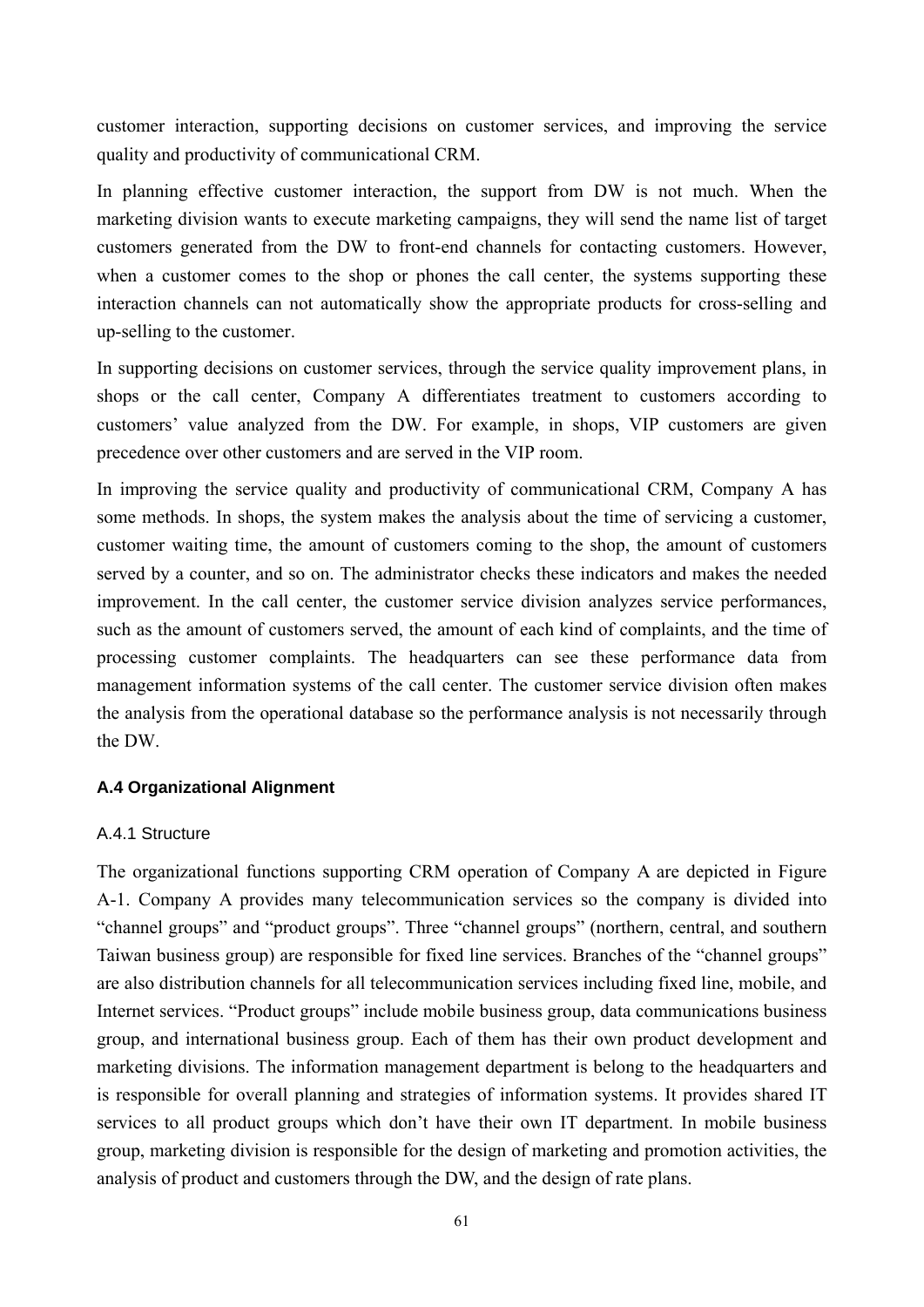From the beginning, Company A designed the organization according to products and functions. There is some adjustment now. Company A establishes the corporate customer division which is responsible for enterprises customers. It is the only organizational design according to customer groups. Company A doesn't design the organization according to customer groups entirely, and its method is flexibly organizing different teams to accomplished the task for different customer groups. For example, customers are divided to different segments according to their contribution, and the design and execution of campaigns for each segment are accomplished by different teams.

Because Company A has many telecom services managed by different business groups, customers may receive disintegrated services, such as redundant service calls. In mobile business group, although there are some control mechanisms, the redundant calls to customers still could not be avoided completely. Company A is planning to centralize out-bound call activities to the call center instead of different branch offices so the frequency of marketing activities can be traced, and the redundant marketing calls can be avoided.





Regarding employees' accountability and job descriptions for CRM activities, Company A clearly promotes the CRM concept to employees, defines the responsibilities of different divisions, and gives the training to employees. In addition, there is a customer service information website, and representatives of the call center and branch offices could access all the business and marketing information and get the needed help from this website.

In regard to performance measures of Company A, there are many customer-oriented performance indicators. For example, customer satisfaction is one of the performance measures of marketing division; the time of processing customer complaints, the amount of each kind of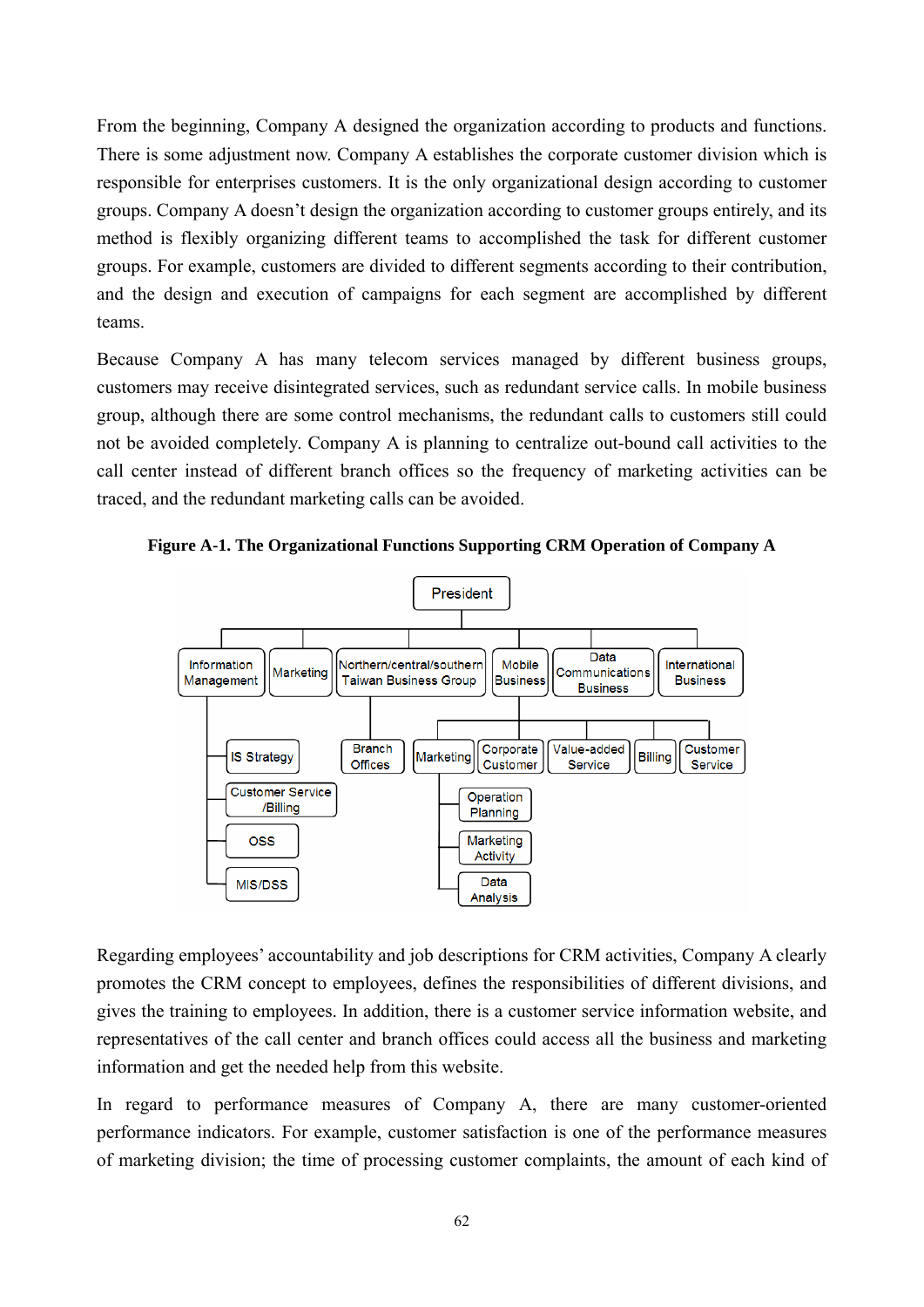complaints, and the rate of successful in-bound calls are performance indicators of call center; time of servicing a customer, and waiting time are performance indicators of branch offices; billing accuracy is an KPI of billing division. Company A especially emphasizes the efficiency of handling customer complaints. There is a customer opinion processing system which records customer opinions from all channels, assigns them to appropriate operational departments, and tracks follow-up processes. Operational departments must accomplish the processing of opinions within a specified time. It is an indicator of performance measurement, and Company A pays much attention to it.

With respect to reward and compensation systems, at present, Company A does not formulate compensation policies which encourage customer-oriented behaviors. Company A considers that the results of employees' engaging in CRM activities or customer-oriented behaviors are the increase of revenue or the increase of the number of subscribers. Therefore, Company A only differentiates the reward to employees according to the performance of the overall operation.

## A.4.2 Processes

Some of the sales and marketing processes are aligned with CRM.

At customer acquisition stage, Company A still uses the mass marketing strategy to acquire new customers rather than targeting high value prospects. With regard to referral process, Company A has a strategy of "marketing by the whole employees". The large base of employees is a strong team of market arms. The head office has developed many packages to bind the mobile service with other telecom services and to use the philosophy "everybody attracts ten" to expand the market.

At customer relationship maintenance stage, Company A assesses the value of customers, presents different offers to customers based on their value, performs customer loyalty or retention programs, and implements cross-selling and up-selling. Regarding customer evaluation, customer value is assessed mainly based on two aspects: money and the term of contract. For different purposes or demands of marketing, customer value is assessed based on different criteria. Company A presents different offers to customers based on their value. For example, Company A offers mobile phones to customers with different prices according to customer value. Besides, for high-value or loyal customers, there are some customer retention programs, such as contract renewal programs. Regarding recovery management, there is no formalized process to reestablish relationships with churn customers. Call center representatives sometimes may ask customers the reasons, but this is not a formalized process. Company A considers that making churn customers come back is not a priority because it is very difficult, and there are too many other important things should be done.

Other aligned value chain processes include dynamic R&D, cross-functional product design, integrated billing, and consistent customer service through the service life cycle. Product research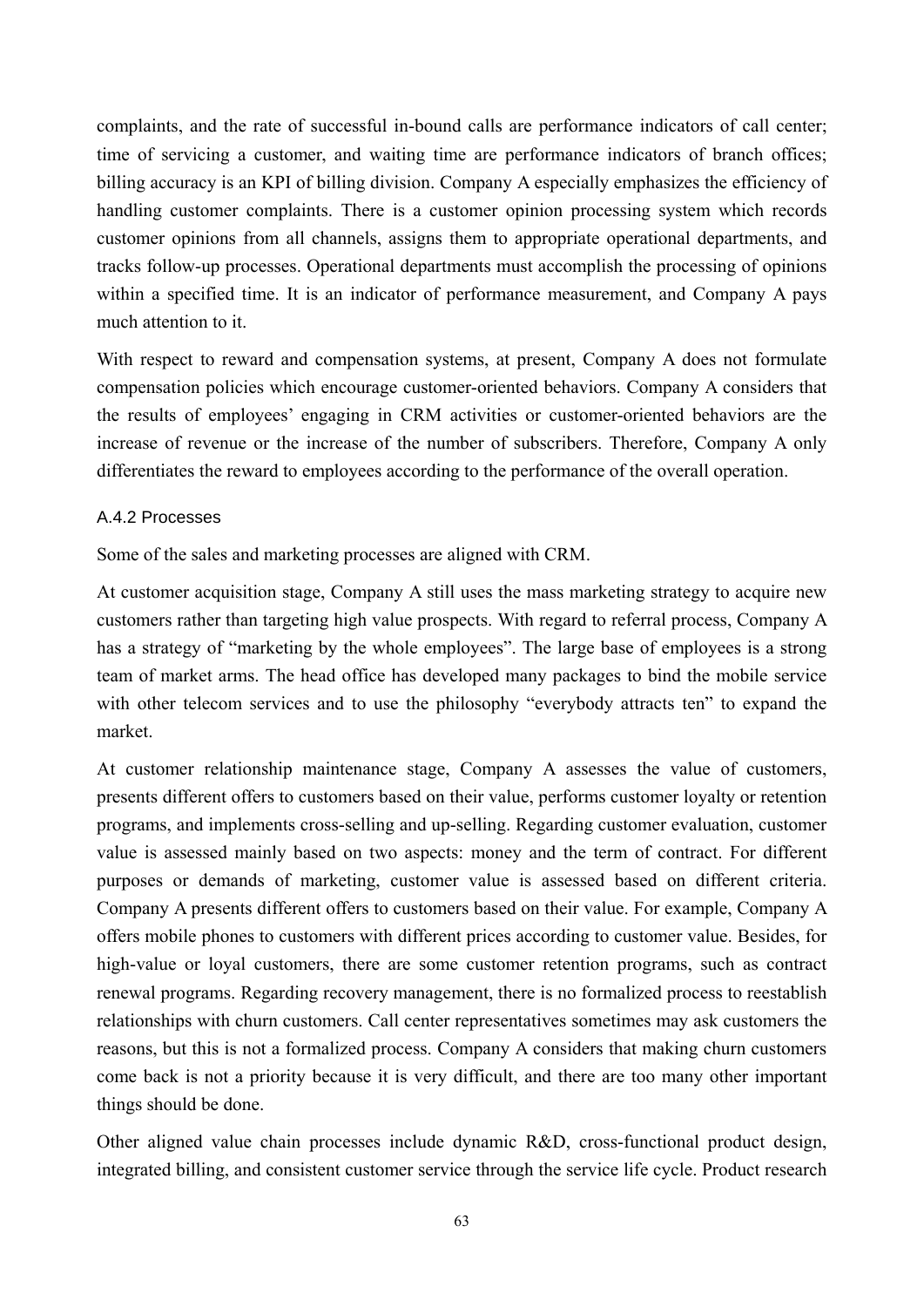and development process is designed to collect external market information and internal customer information, and the information is used as major input for product design. Product design process conducts cross-departmental planning and proactively shares information with other departments, such as value-added service division, billing division, customer service division, and marketing division. Regarding the billing process, customers can apply for convergent bill according to their requirements. In the respect of customer service process, it is designed to systematically record, trace, and solve the customer problems through cooperation of different departments. There is a customer opinion processing system which records customers' opinions from all channels, assigns them to appropriate operational departments, and tracks the follow-up processes.

## A.4.3 Culture

With regard to market intelligence generation, the telecom laboratories belonging to the headquarters and the product division of each business group are responsible for gathering domestic and overseas market information. Product and marketing divisions request telecom laboratories to conduct customer surveys every year in order to understand what products or services customers will need in the future. Besides, an annual customer satisfaction survey is conducted by a third party company for Company A every year.

In the respect of market intelligence dissemination, the cross-functional data sharing and organization-wide communication in Company A are well. Company A holds interdepartmental, cross-field, and organization-wide conference every year, such as product and marketing conference, and customer service conference, to discuss market trends and developments. In mobile business group, the frequency of cross-functional meetings is higher, even at any time. Customer satisfaction data is disseminated to all levels in Company A and all departments will do self-criticism and make improvements.

Regarding market intelligence responsiveness, Company A periodically reviews the product development efforts to ensure that they are in line with what customers want. Besides, the different departments are well coordinated to modify a product or service according to customers' suggestions and solve the problems encountered by customers. In mobile business group, the executive vice president holds a cross-functional meeting every week. The issues which need the coordination between different departments will be well handled.

# A.4.4 Capability

Under the competitive environment of the mobile telecom industry, the top management of the mobile business group considers that directing the team with a customer-centric value proposition and strategy is requisite. The top management clearly explains the concept of CRM to employees and explicitly indicates how to do it and which parts are important. The executive vice president of mobile business group transmits his ideas or strategies about CRM to different divisions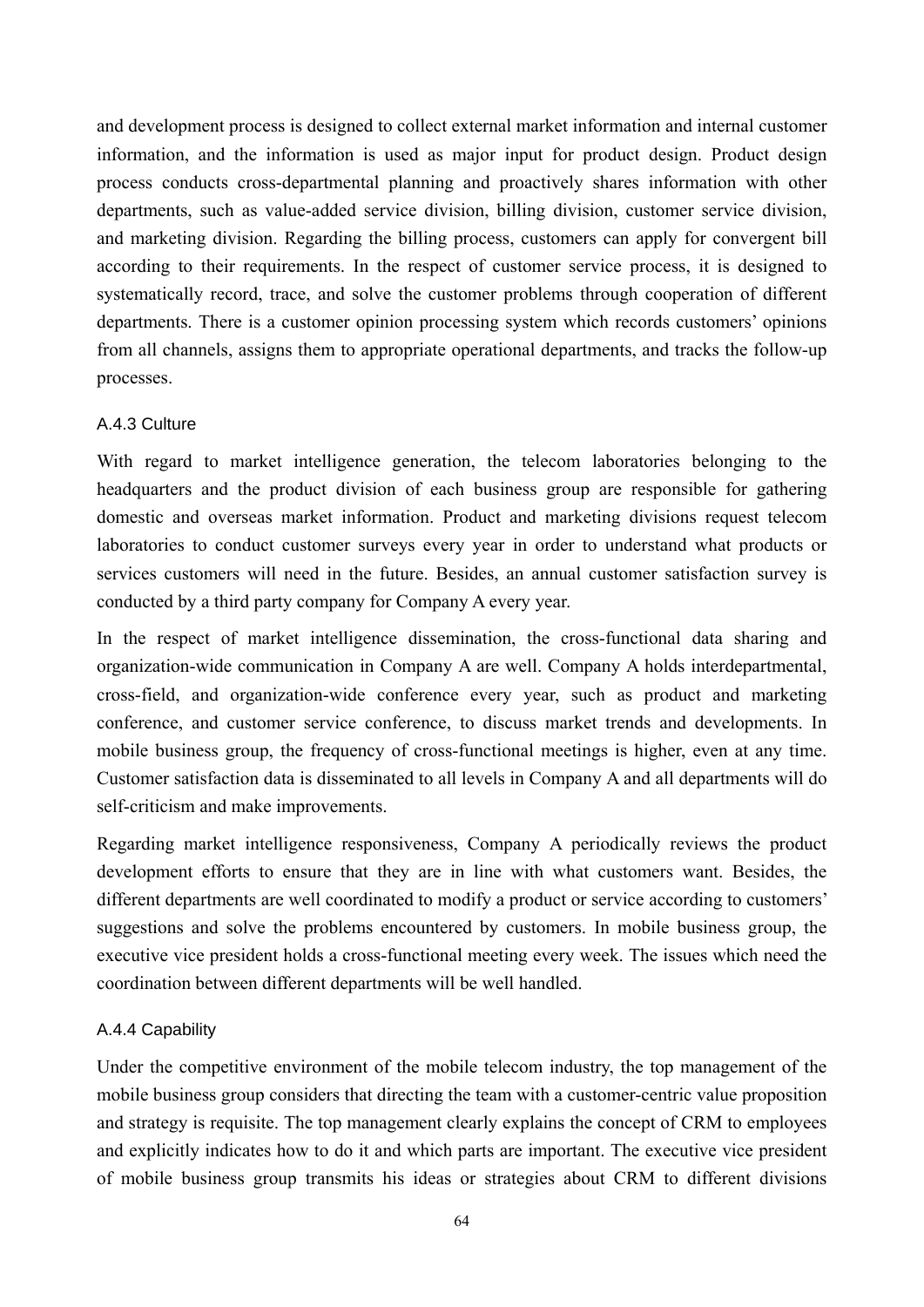through the weekly meeting. Through frequent communications, the executive vice president could lead, control, and coordinate every division effectively and efficiently and follow the customer-centric value proposition.

#### **A.5 Market Performance**

Based on the interviews with Company A, B, C, and an industry expert, the important performance measures in mobile telecom industry include market share of total mobile subscribers, market share of total revenue of mobile service, ARPU (Average Revenue Per User), and churn rate. Market share of total mobile subscribers and market share of total revenue of mobile service are two indicators reflect the market position of a company compared to others. ARPU represents the contribution of customers to the company, and churn rate reveals the customer retention capability of a company. These indicators correspond to market performance mentioned by Homburg and Pflesser (2000). Market performance is the effectiveness of an organization's marketing activities and is measured by items pertaining to achieving customer satisfaction, providing value to customers, retaining customers, and attaining the desired market share (Homburg and Pflesser, 2000). Therefore, in this research, the value generated from the CRM infrastructure of the mobile telecom companies is measured by market performance which includes the four indicators mentioned before.

Each case's market performance will be represented in the research results of each case. The market performance of Company A is presented in Table A-2. The ranking of Company A in market share of total mobile subscribers and total revenue of mobile service is first. With respect to churn rate, Company A also performs well. However, Company A has a continuous decrease in ARPU.

Finally, based on the interview results and the market performance data of Company A, the score of each construct is depicted in Table A-3.

|                         |              | 2003  | 2004  | 2005  |
|-------------------------|--------------|-------|-------|-------|
| <b>Total mobile</b>     | Ranking      |       |       |       |
| subscribers             | Market share | 33%   | 38.1% | 39.6% |
| <b>Total revenue of</b> | Ranking      |       |       |       |
| mobile service          | Market share | 34.7% | 35.4% | 35.1% |
| <b>ARPU</b>             | Ranking      |       | 2     | 3     |
|                         | ARPU (NT\$)  | 698   | 710   | 742   |
| <b>Churn rate</b>       | Ranking      |       |       |       |
| (Monthly)               | Churn rate   |       | 1.96% | 1.4%  |

**Table A-2. The Market Performance of Company A**

Source: Annual report, Operational status data released by Company A, the Directorate General of Telecommunications (DGT)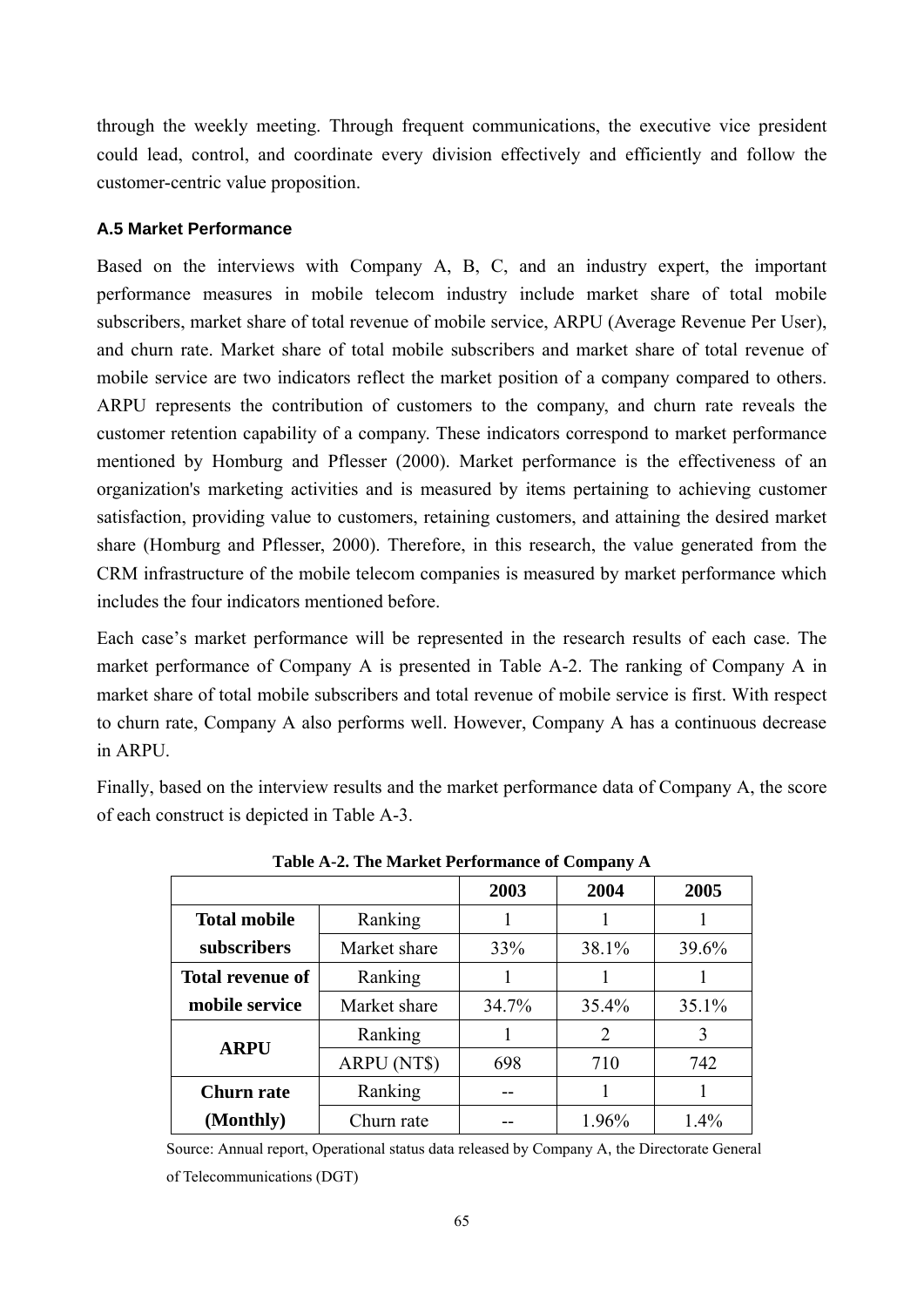| <b>Constructs</b>                                  | <b>Score</b> | <b>Consolidated Score</b> |
|----------------------------------------------------|--------------|---------------------------|
| <b>Integration among CRM Technology Elements</b>   |              |                           |
| Communicational $\leftrightarrow$ Execution        | 4.07         |                           |
| Execution $\leftrightarrow$ Intelligent            | 4.17         | 4.04                      |
| Intelligent $\leftrightarrow$ Communicational      | 3.88         |                           |
| <b>Alignment of Organizational Elements of CRM</b> |              |                           |
| Structure                                          | 3.11         |                           |
| Processes                                          | 4.02         | 3.81                      |
| Culture                                            | 4.21         |                           |
| Capability                                         | 3.9          |                           |
| <b>CRM Value - Market Performance</b>              |              |                           |
| Market share (Mobile subscribers)                  | 4.2          |                           |
| Market share (Revenue of mobile service)           | 3.8          |                           |
| Customer contribution (ARPU)                       | 3.9          | 4.1                       |
| Customer Retention (Churn rate)                    | 4.5          |                           |

**Table A-3. The Research Result of Company A**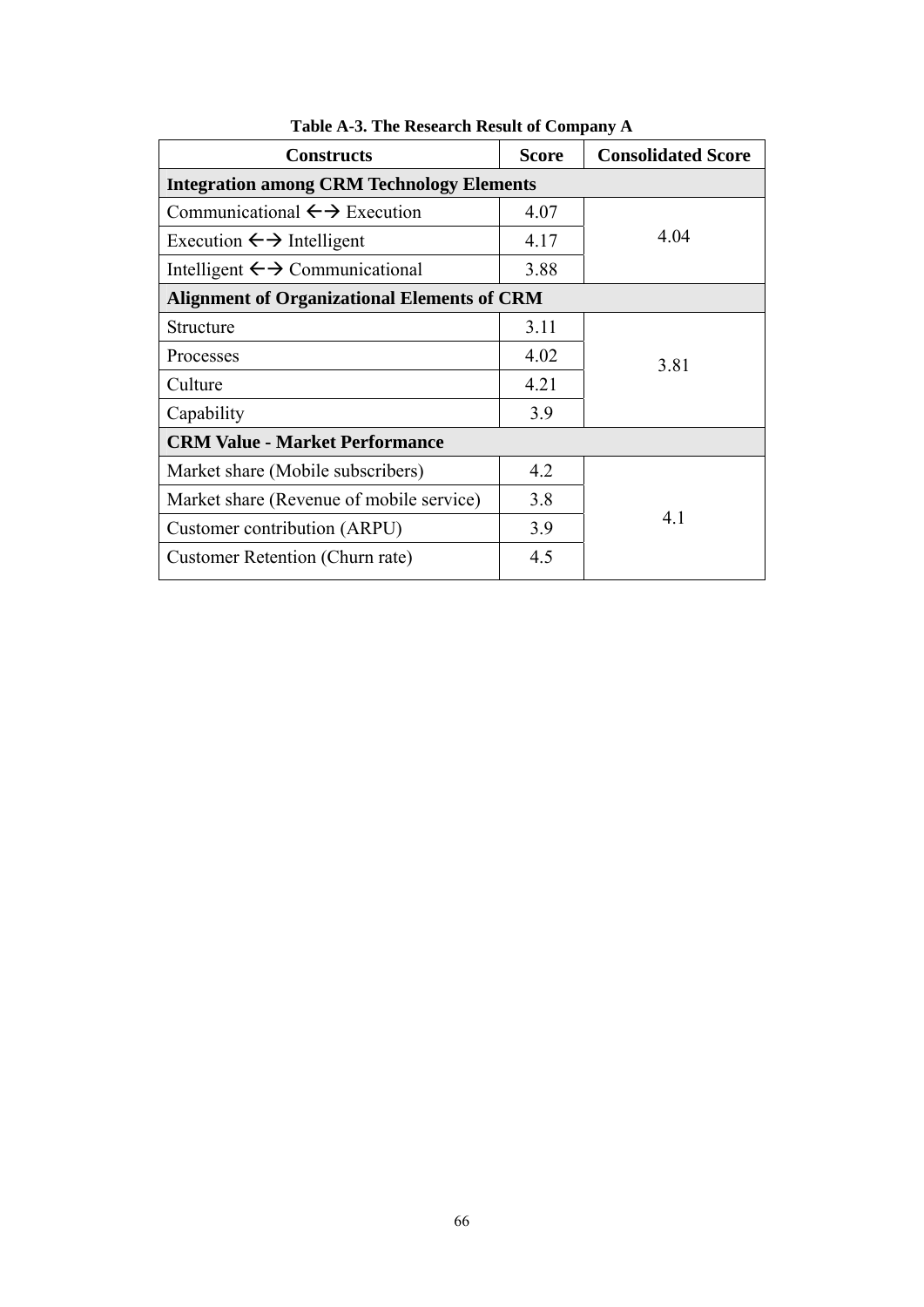#### **APPENDIX B: RESEARCH RESULTS OF COMPANY B**

#### **B.1 Company Background**

Company B is a telecom service provider which was founded in 1997. It obtained a nationwide GSM 1800 network operating license in 1997 and formally launched its mobile communication service in January 1998. Company B acquired a southern Taiwan regional mobile operator in 2001 and a central Taiwan regional mobile operator in 2004. After the acquisition, Company B became the largest private mobile operator at that time. Major businesses of Company B include mobile voice and value-added services, GPRS, 3G services, enterprise solutions, handsets and accessories, and international roaming services. According to the central idea – caring for customer wholeheartedly, Company B has always strived to provide the most satisfied products and services to its customers since its inception. At present, Company B is one of the major three telecom service providers in Taiwan.

#### **B.2 CRM Implementation**

There are two categories of IT implementation in telecom industry - BSS (Business Supporting System) and OSS (Operational Supporting System). OSS contains the systems which support the operation of telecom services, such as base station, mobile switching center, and network equipment. BSS supports the running of business, and CRM belongs to the range of BSS. Company B has implemented the three components of the CRM IT infrastructure – communicational, execution, and intelligent CRMs (summarized in Table B-1). The course of CRM implementation is explained as follows.

| <b>Communicational CRM</b> | <b>Execution CRM</b> |                          | <b>Intelligent CRM</b> |
|----------------------------|----------------------|--------------------------|------------------------|
| Call center (IVR, CTI)     |                      | Billing system           | Data warehouse         |
| Direct shops/franchise     |                      | CM (customer management) | Data mart              |
| shops supporting systems   |                      | system                   | OLAP                   |
| Internet shop & customer   |                      | CRM campaign platform    | Data mining            |
| service center             |                      |                          |                        |

**Table B-1. CRM IT Implementation of Company B** 

When Company B formally launched its mobile communication service in 1998, it had implemented the needed BSS supporting the running of business. Billing system is the core of the BSS and must be established beforehand. It could be categorized as execution CRM. The systems supporting the front-end customer interaction channels such as shops and call center were also established at this time. With regard to direct shops or franchise shops, CM (customer management) system supports the customer transaction processes, such as applying for a new mobile number or contract renewal. Billing system is also used in front-end shops to support the bill payment processes. Other systems supporting the front-end shops include POS (point of sale)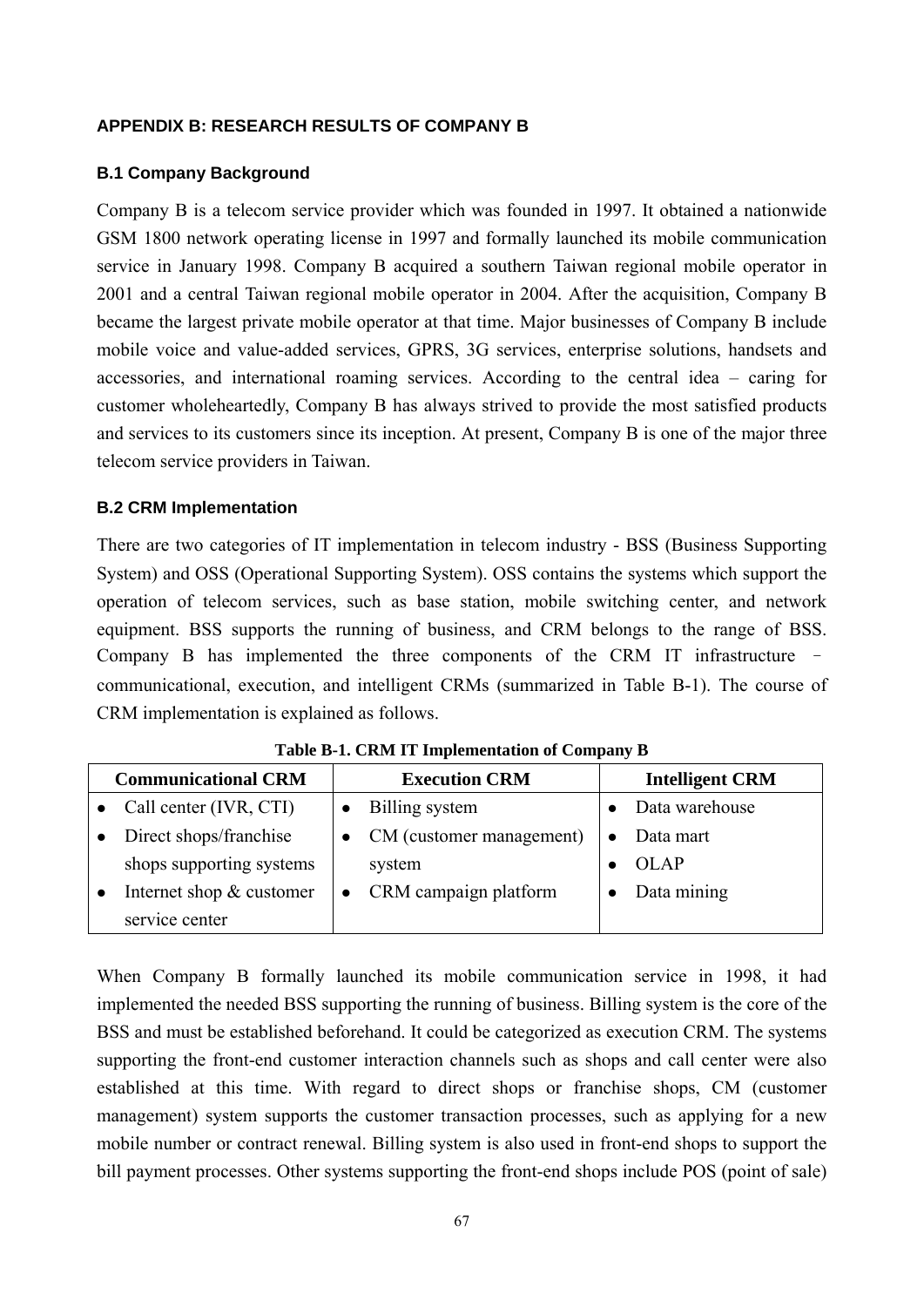system, bill printing system, electronic queuing system, etc. Regarding the call center, Company B established its call center when its mobile communication service was launched. The typical systems include IVR (Interactive Voice Response) and CTI (computer telephony integration). Through the automatic services of IVR, the call center could save the cost of serving every caller by representatives. When the call is transferd to call center representatives, CTI will display the detailed information of the caller, and the representative could provide the correct and complete services to the customer immediately. In addition, Internet customer service center was launched in July 2000. Customers could do self-service through the website, such as billing inquiry, changing the rate plan, and inquiring the status of the services applied for, etc. In November 2005, Company B launched its Internet shop. Customers can apply for mobile phone numbers or buy a new mobile phone through Internet. Company B is the first mobile telecom company providing Internet shopping services.

The implementation of Company B's CRM infrastructure at the initial stage focuses on core systems of execution CRM and communicational CRM. The aim of these systems is to provide the basic functions supporting the running of business, such as keeping the data of customers, generating bills, creating the channel to provide customer services, and the implementation does not consider the function of analysis. After launching the mobile communication service for one year, about six year ago, Company B started to implement the data warehouse because the number of subscribers had increased to some degree and the data about customers had accumulated a lot and was enough for analysis. The data warehouse solution adopted by Company B is NCR Teradata. One year after the implementation of DW, Company B begun to established some subject data marts and OLAP cubes. Three years after the implementation of DW, the complicated data mining analysis model could be generated. Besides IT, intelligent CRM needs the clear understanding of the business side. Business departments help IT to make the specification of data fed into the DW, make sure the use of data is appropriate, and propose the direction of analysis and modeling.

Probably in 2003, Company B begun a CRM project, and the purpose was to construct an integrated CRM platform. Through the implementation of CRM campaign platform, it could link the back-end intelligent CRM and front-end interactive CRM and make the CRM campaign processes become more automatic and integrated. The marketing division only has to design and plan marketing campaigns on CRM campaign platform, and the marketing campaigns will be scheduled automatically by the platform. On the execution day of the marketing campaign, the name lists will be automatically generated and forwarded to front-end systems of the call center or shops to carry out the marketing campaign. During the execution, the responses of customers will be recorded by front-end systems and fed back to the DW for the analysis and assessment of the campaign result. Company B believes that this integrated CRM platform could reform past semi-automation CRM campaign operation procedures, improve marketing efficiency, make the management and control of campaigns more perfect, and most important of all enable marketers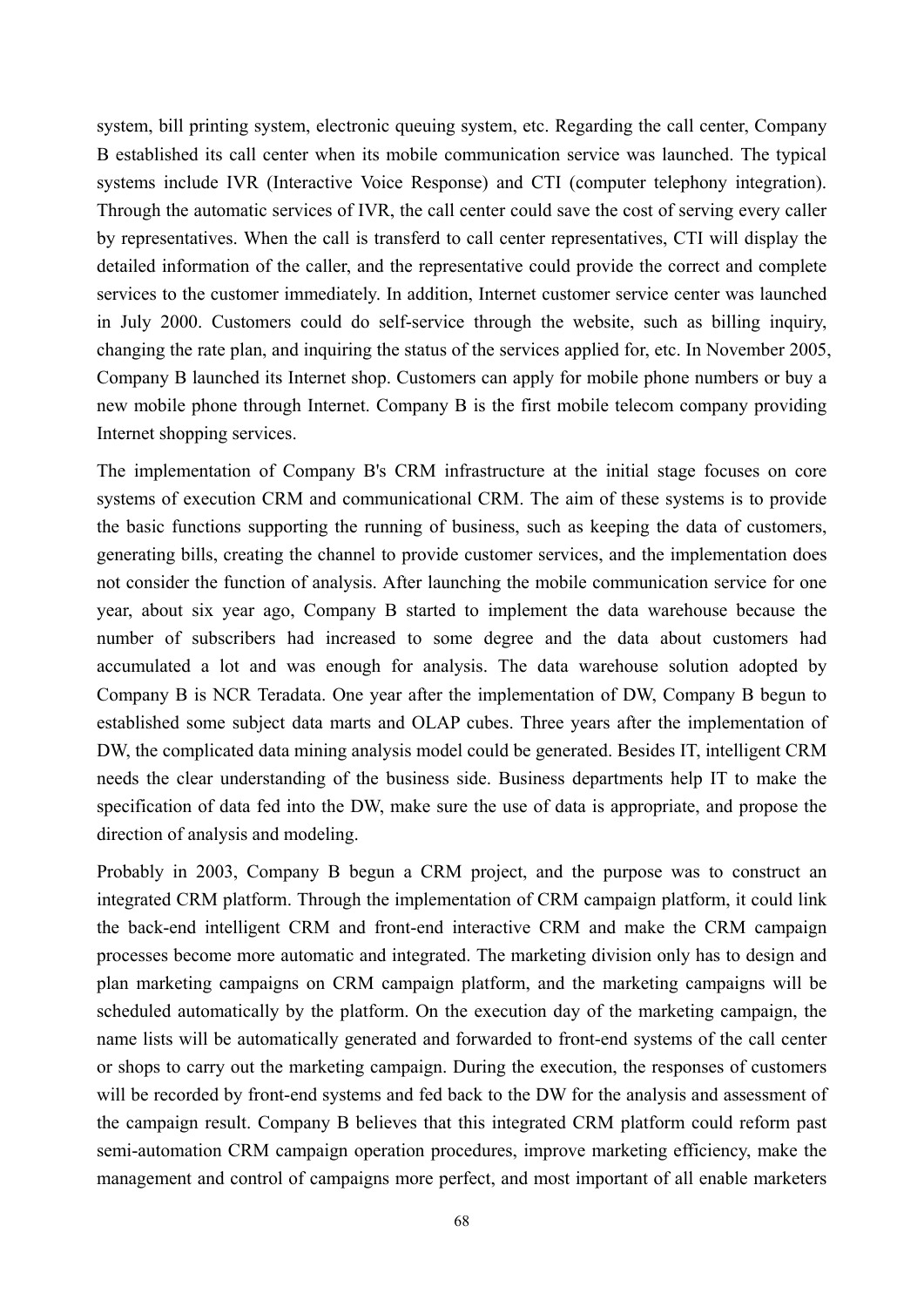to efficiently carry out dynamic and exquisite marketing activities (like event-based marketing). The integrated CRM platform was launched in 2005. Marketers are still trying to use this CRM platform so this system has not been fully utilized yet.

## **B.3 Integration of CRM Technology Elements**

## B.3.1 Integration Between Communicational CRM and Execution CRM

With regard to integration of all customer data from communicational CRM and execution CRM to provide integrated and real-time support to front-end customer interactions, customer transaction data have been well integrated but non-transactional customer interaction data has not been fully captured and integrated from different customer contacting channels of Company B. About the integration of transaction data, IVR and CTI used in the call center have already linked with the databases of backend systems, such as the billing system, value-added service systems, and CRM campaign platform, etc., so the call center could get needed transaction data support when serving customers. However, these customer transaction data are selectively provided to front-end personnel. Because of security issues front-end employees can not see complete customer transaction data and only can see the transaction data they need. Regarding the non-transactional customer interaction data, customer contacting channels only capture and store basic and important customer interaction data, such as the number of times a customer make a call to the call center, and reasons of inbound calls, etc. In shops it is more difficult to capture the customer interaction data because the interaction is more complicated. Company B considers that not all the customer interactions should be captured in systems.

Besides, the operational departments of Company B can make use of some mechanisms, whether organizational or technological, to interact with the call center and utilize the infromation from customers to improve value-generation processes or provide needed support to the front-end. The mechanisms include daily reports fed back from the call center, regularly cross-functional coordination and discussion of critical issues reflected from the call center, and the system which recorded and assigned the problems can't be solved by the call center to back-end operational departments to take care and trace the follow-up processes. In addition, the customer opnions from internal and external channels, such as the call center, e-mail, the mailbox, and the Directorate General of Telecommunications (DGT), are gathered and used for improving the value-generation processes.

In addition, marketing campaigns are delivered by different front-end channels so there must be a smooth link between the CRM campaign platform and front-end channels. There are two categories of channels: agent channel – people-to-people contact, and non-agent channel – through some media, such as DM, short messages, and E-mail, etc. The integration between CRM campaign platform and systems of agent channel has been done but is still not very good.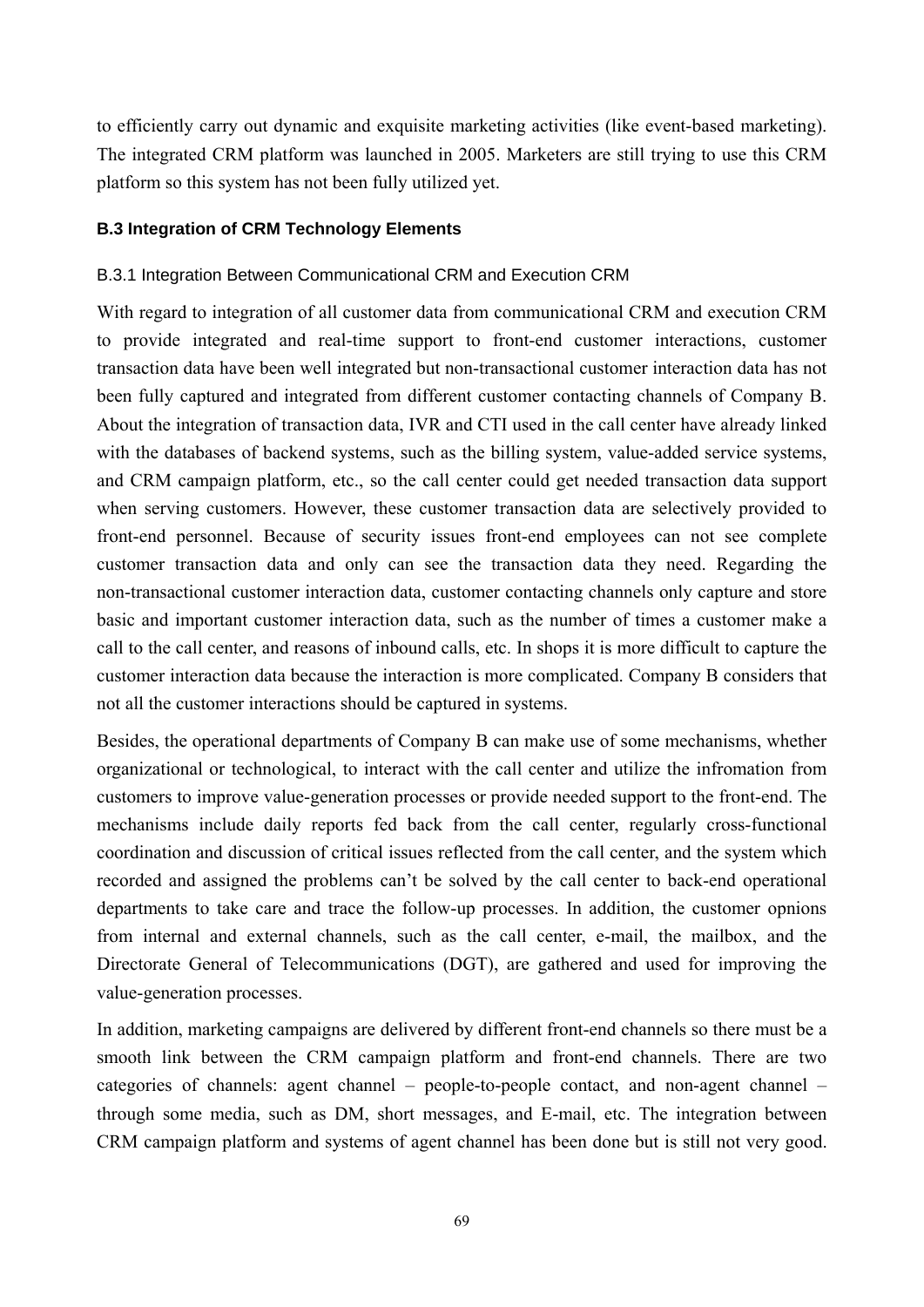Therefore, the campaigns running on the CRM campaign platform are mainly delivered by non-agent channels. Company B will enhance the integration continuously.

# B.3.2 Integration Between Execution CRM and Intelligent CRM

Company B has established a customer-centric DW integrating operational data sources. The data fed into the DW include four categories: basic data about customers, call records, billing behavior, and contact behavior. Because new systems are appearing constantly, the marketing department proposes the data needed for analysis, and the IT department will plan to load new data sources to the DW based on marketing's analysis requirements. The data useless for analysis will not be loaded to the DW. Because data sources of the DW change with time, it is difficult to say that the DW has completely integrated operational data sources, but Company B considers that the transaction and behavior data integrated to the DW are already not bad.

The data warehouse supports generic applications like reporting, queries, online analytical processing (OLAP), and data mining as well as specific applications, such as campaign management, churn analysis, propensity scoring, and credit level analysis. In addition, there are a variety of models in intelligent CRM, and every model is for one kind of customer segmentation. A customer may belong to one customer segment in general, but for different purposes of marketing, the customer may belong to different customer segments divided by different dimensions. Company B considers that data modeling must be driven by business thinking and then the model will be useful for the front-end.

Intelligent CRM mainly supports the analysis and design processes of marketing campaigns, in addition, product research and development, customer services improvement, and revenue assurance are other processes which need the support of intelligent CRM.

Regarding integrating analysis tools with operational systems, users can use BI (business intelligent) tools to access the analysis results of the DW. If users can not get the needed analysis results through BI tools, the IT department will do the DW analysis based on user requirements and provide the analysis result to uses. Besides, Company B also trains project managers of marketing to use BO (business object), which is a tool of OLAP, consequently the project managers of marketing are able to access and analyze the DW.

# B.3.3 Integration Between Intelligent CRM and Communicational CRM

The data of contact behavior from communicational CRM, such as selling products through outbound calls, customer responses to marketing campaigns, and customer complaints from inbound calls, are fed into the DW. Regarding data sources, the data from shops are not very complete, but the data from the call center are better.

The analysis of customer data supports decision making on planning effective customer interaction. The customer retention division analyzes customer data to find out potential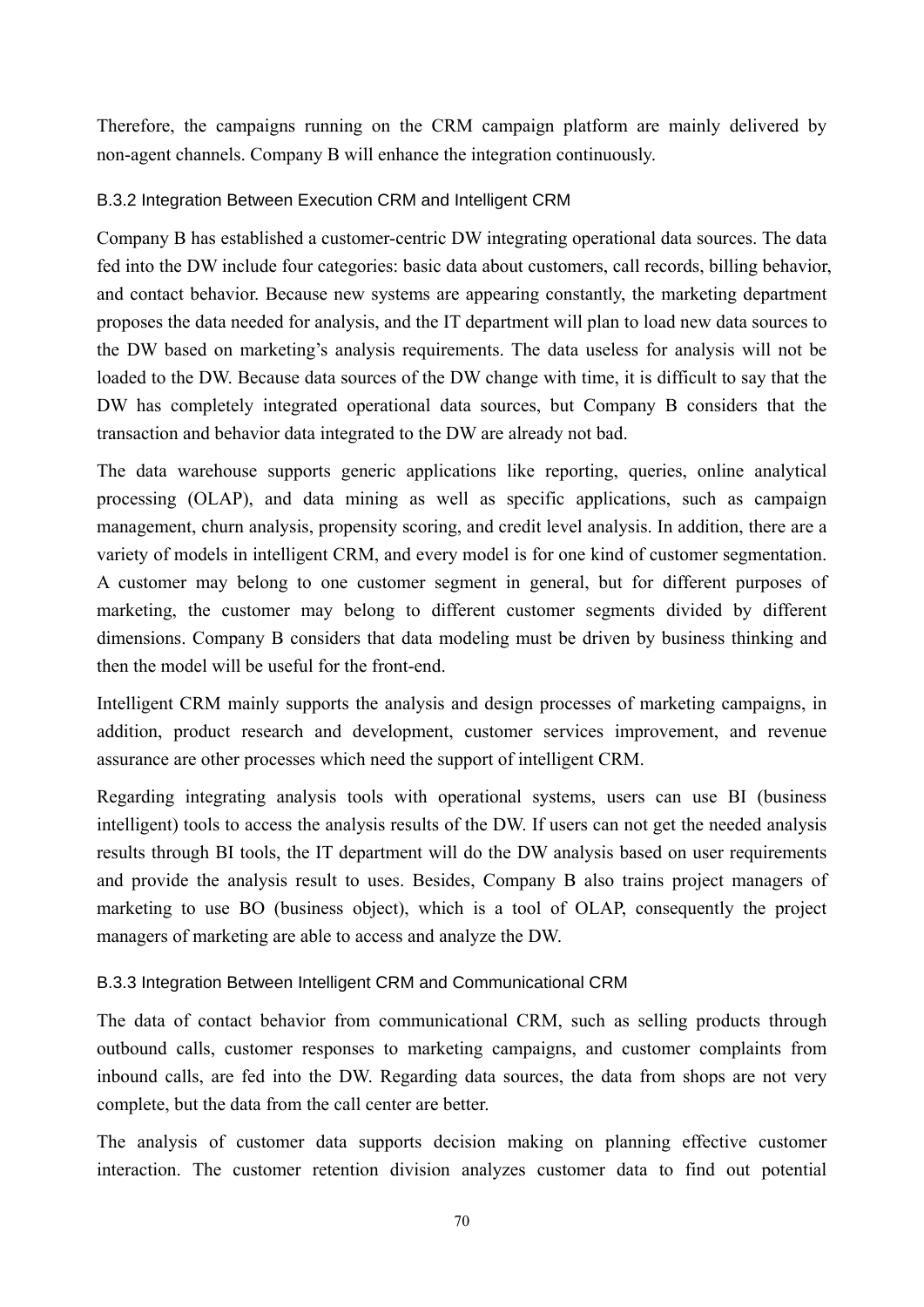customers of marketing campaigns and to plan the way of interaction with customers. Front-end employees executes marketing campaigns according to name lists and guidelines generated from the analysis, but they could not see the raw data about customers.

In the respect of organizational support from intelligent CRM to communicational CRM for planning the way of interaction with customers, Company B considers that all Taiwan telecom companies do this well. The difference between Company B and others is only in the respect of system integration of intelligent CRM and communicational CRM, and Company B thinks that it is better than others. With CRM campaign platform, Company B achieves full-automatic campaign data exchange - the name list of target customers is automatically generated and sent to the front-end, and customer responses to campaigns are automatically fed into the DW. Other companies may use a semi-automatic way, for example, offering the name list to the front-end by FTP (File Transfer Protocol). Therefore, Company B has greater capacity of conducting marketing activities.

The analysis of customer data is also fed back to communicational CRM to support decisions on customer services, but Company B thinks they only accomplished the basic one at present and there are still a lot could be improve. Now when a customer phones the call center, the call center can know the mobile phone number of the caller and find out the data about the customer. According to different degrees of customer contribution to Company B, customers will be served by different service representatives. In addition, the analysis of customer data is also used for improving the service quality of communicational CRM. For example, the call center analyzes the response time of inbound calls and finds out problems frequently reflected by customers to improve service quality. The reasons of customer inbound calls are fed into the DW. Company B then analyzes the reasons, classifies them, and traces their evolution. Company B could focus on the problems that trigger customer calls to improve customer satisfaction.

# **B.4 Organizational Alignment**

# B.4.1 Structure

The organizational functions supporting CRM operation of Company B are depicted in Figure B-1. In business group, Company B established the customer acquisition division and the customer retention division. The customer retention division generates intelligence about customers by data analysis and market research and uses the intelligence to do usage marketing and loyalty marketing. Employees are organized around important CRM processes to realize the goal of increasing customer contribution and retaining customers. Because of the change of top management thinking and the evolution of organization structure, Company B considers that they must centralize the processing of marketing from the angle of customer life cycle so customers will not get disintegrated marketing interactions from Company B.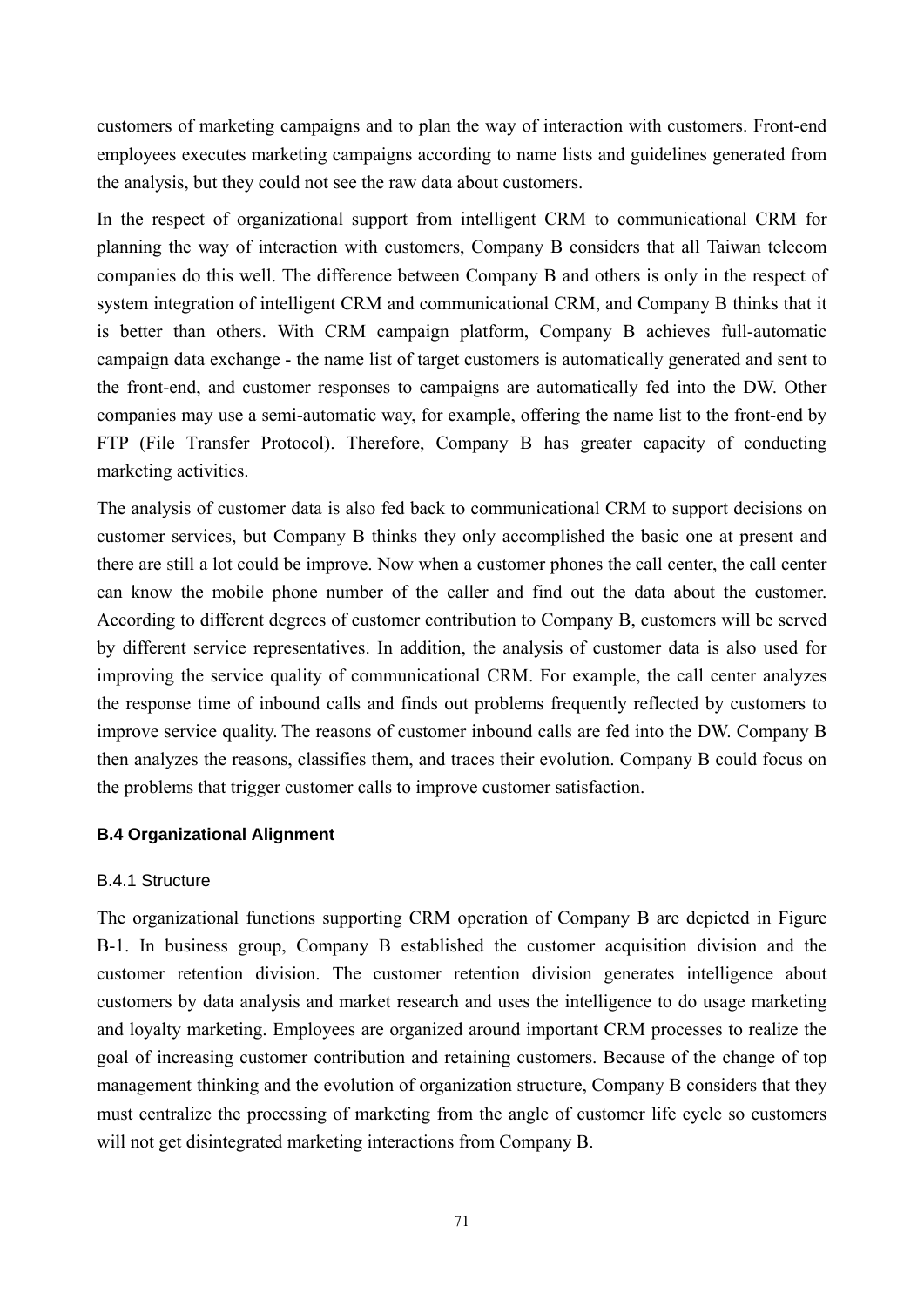In addition, in the respect of designing organizational functions according to customer groups, Company B only establishes the corporate customer division which is responsible for enterprise customers. Company B considers that dividing the organization according to customer segments is not very realistic because there are different kinds of customer segmentation, and if dividing the organization like this, the different teams will do the overlapping things. Therefore, the compromising method of Company B is to plan usage marketing and loyalty marketing with the view of customer segmentation, but they doesn't divide the organization according to customer segments.



**Figure B-1. The Organizational Functions Supporting CRM Operation of Company B** 

Company B considers that the difficulty of CRM is to do a lot of detailed things right to achieve the goal. In order to execute CRM correctly and effectively, Company B defines employee responsibilities and roles for carrying out CRM and enforces management polilcies and mechanisms of CRM. For example, the role of CRM platform leaders is to be a champion of CRM and a power user of CRM platform and to lead the entire company to execute CRM better. In addition, Company B regularly delivers some training to marketing PMs to coach them for correctly utilizing the CRM platform. One of the responsibilities of the CRM platform administration team is to ensure that the design of marketing campaigns is based on relationship marketing thinking rather than mass marketing.

Regarding performance measures, in Company B, the product division co-owns the performance measures of the retention division, such as the revenue of content services, because the great performance of revenue reflects that the product division designs products well. By this Company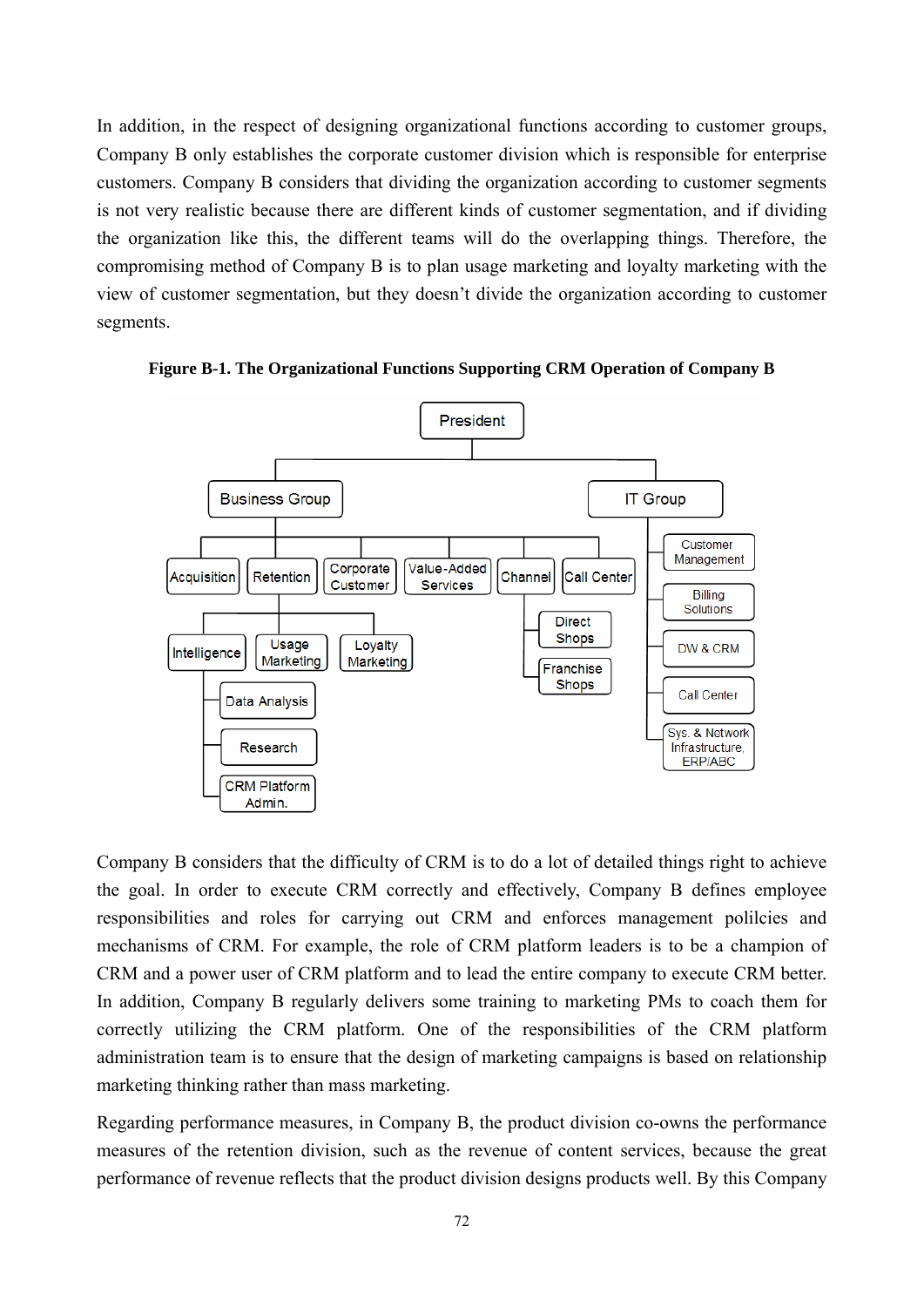B could encourage the product division to develop products satisfy customer needs. At the corporate level, the key performance indicators of Company B still are mainly based on sales, operational performance, and revenue, etc. There are some customer-centric performance indicators, but these indicators are relatively fewer. Company B is considering to adopt more customer-centric performance measures, such as balance score card, to facilitate customer orientation. In addition, the reward and compensation system at present still does not focus on encouraging customer-oriented behaviors, and the management is pondering to make some adjustment.

#### B.4.2 Processes

Company B implements many processes relevant to CRM. In customer acquisition, Company B still uses the way of mass marketing because the market in Taiwan is too small, and using the targeting strategy can't get enough customers. Nevertheless, in the customer relationship maintenance stage, Company B utilizes the customer information produced by the CRM system to evaluate customers, such as customer segmentation, and doing the customer data analysis to find out the potential customers of marketing campaigns. In addition, Company B also carries out the processes of loyalty marketing and usage marketing. Loyalty marketing includes contract renewal - targeting high-value customers and providing customers with the products of different levels, loyalty programs - offering benefits or distinguishing services to VIP customers, and anti-turn - detaining customers who want to leave. Usage marketing focuses on two parts – voice and data. Voice usage is difficult to enhance so Company B puts emphasis on raising customer usage of value-added services. Besides, in the respect of relationship maintenance, Company B is trying to manage the entire customer life cycle by tracking customer relationship status of the entire life cycle and taking care of customers according to the relationship status. Besides, through event-base marketing executed on the integrated CRM platform, except approaching the right customers, Company B can contact them at the right time. Finally, regarding the customer referral process, Company B runs some MGM (member get member) programs occasionally rather than continuously. In the respect of recovery management, Company B does not do this because Company B thinks that making churn customers come back is very difficult.

Other aligned value chain processes include research and development processes, product design processes, billing processes, and customer service processes. Regarding product research and development processes, market and customer information are collected through data analysis and market research, and different departments work together to justify the concept of products. In regard to product design processes, cross-departmental planning and information sharing exist. The product division is usually the project manager and has to lead the project and coordinate with other departments, such as designing the new products or services, communicating with the billing department, discussing with retention division on how to promote, and telling front-end channels how to sell the products. Regarding billing processes, Company B provides the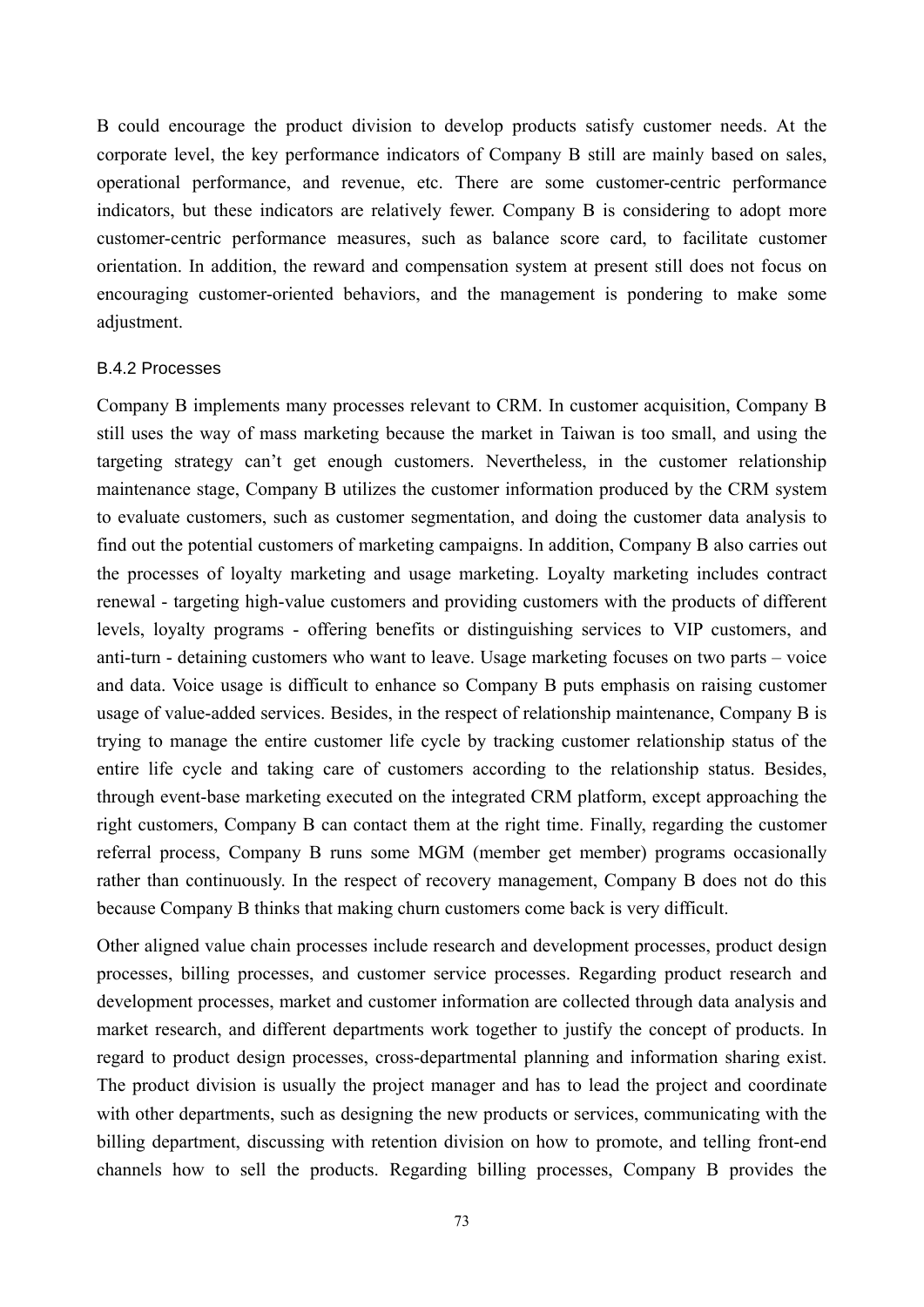convergent bill which integrates bill information of all consumption relevant to one customer. Regarding customer service processes, they are designed to systematically respond, trace, and solve customer problems through cross-functional cooperation. There is a system which records and assigns the problems which can't be solved by call center representatives to back-end operational departments to take care and trace the follow-up processes. In addition, operational departments regularly have discussions on critical issues reflected from the call center and provide needed support to front-end interaction channels.

## B.4.3 Culture

In market intelligence generation, Company B has an intelligence division which is divided into three departments: data analysis, research, and CRM platform administration. The data analysis department helps Company B to understand customers from their behavior. The research department makes a lot of market surveys or buys primary and secondary reports to understand customers from their opinions. The CRM platform administration department supports the entire marketing campaign process and accumulates a lot of intelligence of relationship marketing.

With regard to market intelligence dissemination, Company B has interdepartmental meetings frequently to discuss market trends and has formal and informal cross-functional communication, such as sending short messages, to share the information about customers or competitors within a short period. Regarding customer satisfaction information, it is not linked with daily operations or performance measures so not all employees of Company B receive the information.

Regarding market intelligence responsiveness, the information on customer requirements, suggestions, and complaints is delivered to operational departments, and the business group drives the cross-functional coordination to make improvements according to customer needs.

# B.4.4 Capability

The capability of directing the company with customer-centric value proposition may be not very good in the past, but Company B has quite strong intention to become more customer-centric at present. In past three years, because of the issues of NP (number portability) and integration between Company B and the acquired companies, CRM was not the priority of Company B. At present, Company B has controlled these issues and can put more resources on CRM. The branding and competitive strategies become more customer-centric now. Besides, the market of mobile telecom industry in Taiwan has become mature and all telecom companies consider that customer retention and raising customer contribution have become very important. The atmosphere of the market and the top management's consciousness of CRM drive Company B's endeavors to implement CRM.

The president of Company B is very supportive to CRM, including budget and people, although he is not involved in execution. The major diving force of CRM is hold by the director of the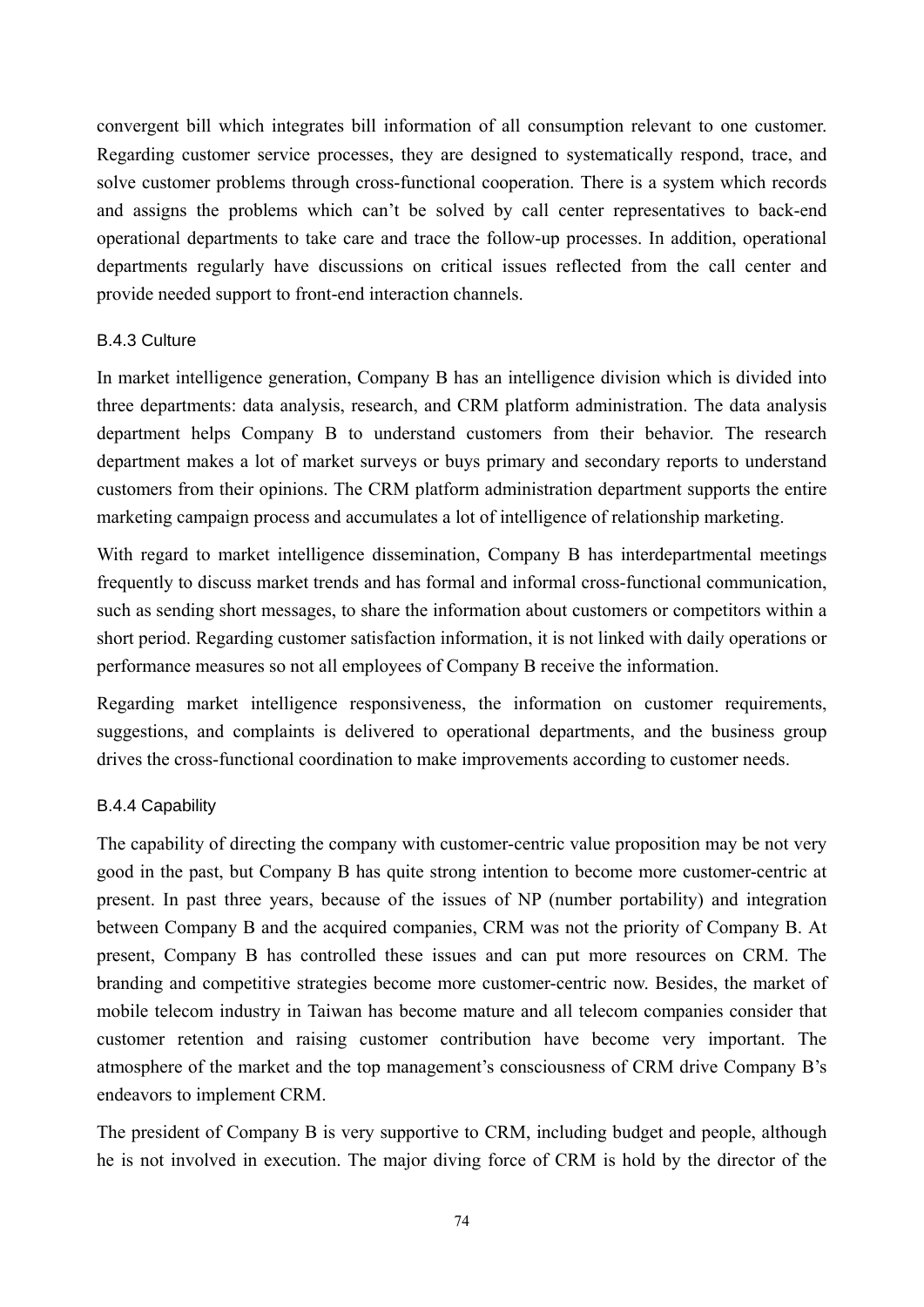customer retention division, and she is the leader of the execution of CRM. She is very enthusiastic about CRM and leads the team to solve a lot of problems encountered when implementing CRM. She considered that if a CRM leader only treats CRM as a short-term project and just wants to finish it, the implementation of CRM will not generate great benefits to the company. The CRM team leader's attitude, including enthusiasm, energy, and belief, to CRM is the most critical success factor of CRM.

#### **B.5 Market Performance**

The market performance of Company B is presented in Table B-2. The ARPU of Company B has continuously increased. Besides, Company B makes the churn rate drop to 2.82% which is acceptable according to the international standard (2.5%~3%).

Finally, based on the interview results and the market performance data of Company B, the score of each construct is depicted in Table B-3.

|                         |              | 2003                        | 2004           | 2005           |
|-------------------------|--------------|-----------------------------|----------------|----------------|
| <b>Total mobile</b>     | Ranking      | 2                           | $\overline{2}$ | 3              |
| subscribers             | Market share | 31.9%                       | 31.8%          | 30%            |
| <b>Total revenue of</b> | Ranking      | $\mathcal{D}_{\mathcal{L}}$ | 3              | 3              |
| mobile service          | Market share | 30.6%                       | 30.7%          | 30.8%          |
| <b>ARPU</b>             | Ranking      | 3                           | 3              | 2              |
|                         | ARPU (NT\$)  | 582                         | 693            | 776            |
| Churn rate              | Ranking      |                             | 3              | $\overline{2}$ |
| (Monthly)               | Churn rate   |                             | 4.75%          | 2.82%          |

**Table B-2. The Market Performance of Company B** 

Source: Annual report, Operational status data released by Company B, the Directorate General

of Telecommunications (DGT)

Note: The market performance data contains the two companies merged by Company B.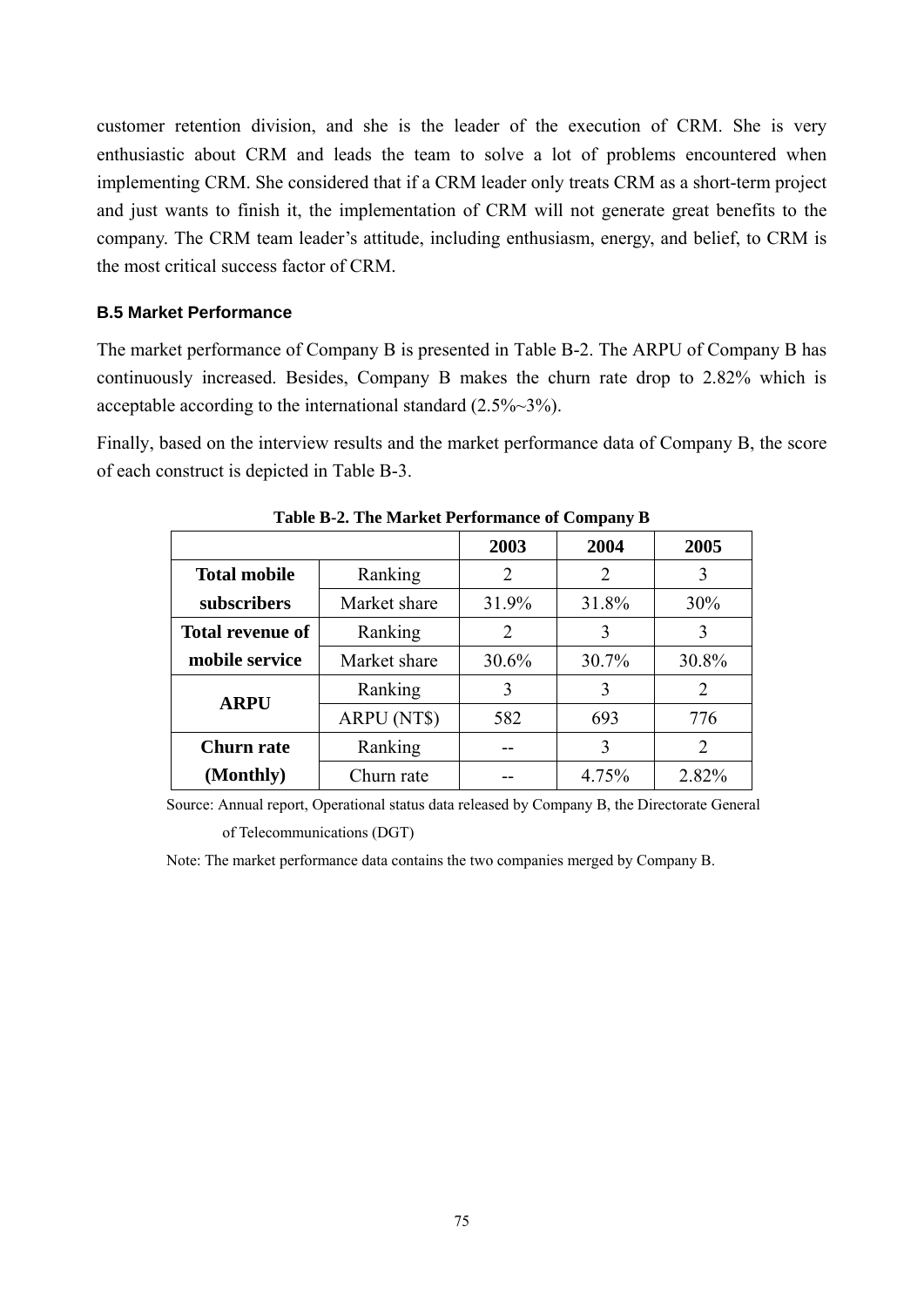| <b>Constructs</b>                                  | <b>Score</b> | <b>Consolidated Score</b> |
|----------------------------------------------------|--------------|---------------------------|
| <b>Integration among CRM Technology Elements</b>   |              |                           |
| Communicational $\leftrightarrow$ Execution        | 4.23         |                           |
| Execution $\leftarrow \rightarrow$ Intelligent     | 4.3          | 4.17                      |
| Intelligent $\leftrightarrow$ Communicational      | 3.98         |                           |
| <b>Alignment of Organizational Elements of CRM</b> |              |                           |
| Structure                                          | 3.6          |                           |
| Processes                                          | 4.1          | 4.04                      |
| Culture                                            | 4.32         |                           |
| Capability                                         | 4.15         |                           |
| <b>CRM Value - Market Performance</b>              |              |                           |
| Market Share (Mobile subscribers)                  | 3.8          |                           |
| Market Share (Revenue of mobile service)           | 4            | 4.05                      |
| Customer contribution (ARPU)                       | 4.3          |                           |
| Customer Retention (Churn rate)                    | 4.1          |                           |

**Table B-3. The Research Result of Company B**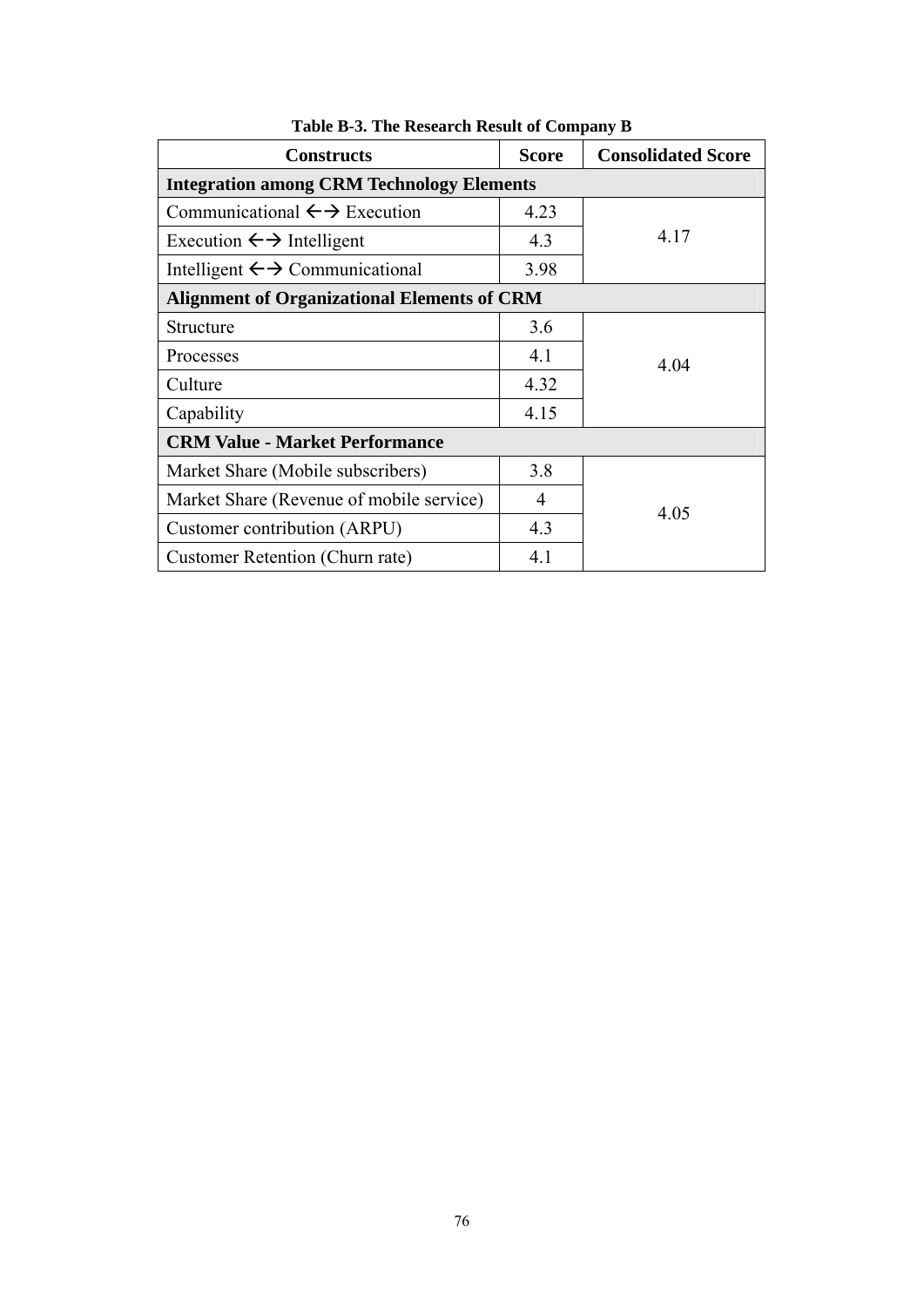## **APPENDIX C: RESEARCH RESULTS OF COMPANY C**

## **C.1 Company Background**

In 1997, Company C was established and was awarded two wireless service licenses (GSM 900 and GSM 1800). It launched its GSM services in January 1998 to provide high-quality mobile communication services in Taiwan. Products and services of Company C include mobile voice services (Post-Paid and Pre-Paid), value-added services, 3G services, enterprise solutions providing total solutions for corporate communications, and selling handsets and accessories. Company C is the first to offer Taiwan consumers numerous value-added services such as mobile banking, m-commerce, real-time access to financial, entertainment and headline news, and mobile mail. Besides, Company C is the market leader in pre-paid mobile communication services. In order to expand economic scale and strengthen the competition advantage, Company C merged a telecommunication company which providing GSM1800 service islandwide in January 2004. Company C follows the core values of "innovative, trustworthy and responsive" and strives to achieve the vision of "Anytime, Anywhere Communications, Enriching People's Lives" through various high-quality products and services.

## **C.2 CRM Implementation**

The CRM implementation of Company C contains CTI, e-CRM, campaign management system, and data warehouse, etc., and these systems can be corresponded to three components of the CRM IT infrastructure (depicted in Table C1).

| <b>Communicational CRM</b> | <b>Execution CRM</b>       | <b>Intelligent CRM</b> |
|----------------------------|----------------------------|------------------------|
| • Call center $(IVR, CTI)$ | • Billing system           | • Data warehouse       |
| • Shops supporting systems | • Customer transaction     | $\bullet$ Data mart    |
| $\bullet$ e-CRM            | processing system          | $\bullet$ OLAP         |
|                            | Campaign management system | $\bullet$ Data mining  |

**Table C-1. CRM IT Implementation of Company C** 

When Company C launched its service, the call center was build up to service customers. There are two important systems supporting the operation of the call center – IVR and CTI. With these two systems, call center can service customers more efficiently, and the integrated information of customers could provide immediate and complete support to call center representatives to increase the service quality and satisfaction.

E-CRM supports the customer interaction through Internet, which includes altering customer data, inquiring billing data, and making calculations of rate plan, etc.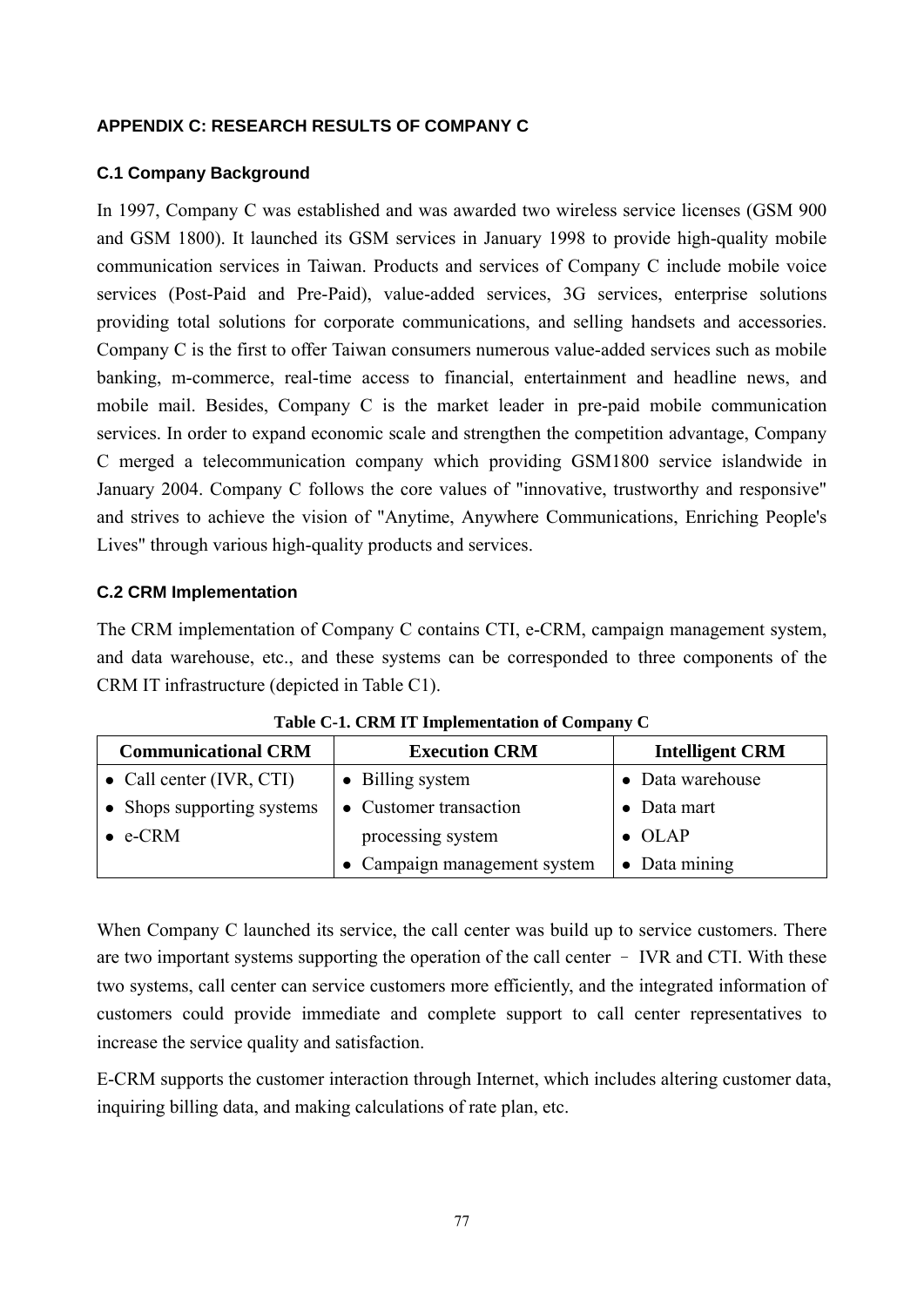Campaign management system could generate name lists of out-bound calls and assist managing marketing campaigns. Through the automation of marketing campaigns processes, Company C can substantially save the time of running marketing campaigns, from one month to a few days.

After Company C launched its service in January 1998, in order to effectively manage customer data and intensify CRM, Company C adopted the data warehouse solution of NCR Teradata in June 1998. Company C made the earliest DW implementation in Taiwan telecom industry. Through the building of data marts and the using of data mining and OLAP tools, Company C can better utilize the intelligent CRM to support relevant CRM activities.

The whole view of CRM in Company C is to use the DW as a customer information platform combined with operational support platform and customer interaction platform to form a solid and integrated CRM architecture. The goal is through the integration of operational data and customer interaction data, and transforming the data to intelligence, to construct the base of business intelligence and further improve the relationship with customers.

# **C.3 Integration of CRM Technology Elements**

## C.3.1 Integration Between Communicational CRM and Execution CRM

Company C has established a CTI system which integrates customer data from communicational CRM and execution CRM to provide real-time support to front-end customer interactions. Through the CTI system, call center representatives can see the integrated data about customers, such as basic customer data, transaction data, questions inquired before, call center interaction records, and satisfaction data of callers, etc. Call center representatives also can query the needed data from back-end systems, such as billing system, and sales and marketing system, to gain the needed support. If customer problems can't be solved by call center representatives, the problems will be transfered to back-end supporting teams to deal with.

Company C considers that their integration of customer transaction data is very good, and an important issue they emphasize is data security. Data security issue, especially in privacy, is a major concern of Company C and its data access control is relatively strict.

Besides, the information on customer requirements, requests, suggestions and complaints is accessible by operational departments so Company C could utilize the infromation from customers to improve value-generation processes.

#### C.3.2 Integration Between Execution CRM and Intelligent CRM

The data sources of the data warehouse include customer basic data, call records, billing data, and call center interaction data. Call records and billing data are main data sources of the DW, but call center interaction data is minor. Different types of data come from different systems, such as billing system, call center CTI system, etc. Company C considers that the data fed into the DW is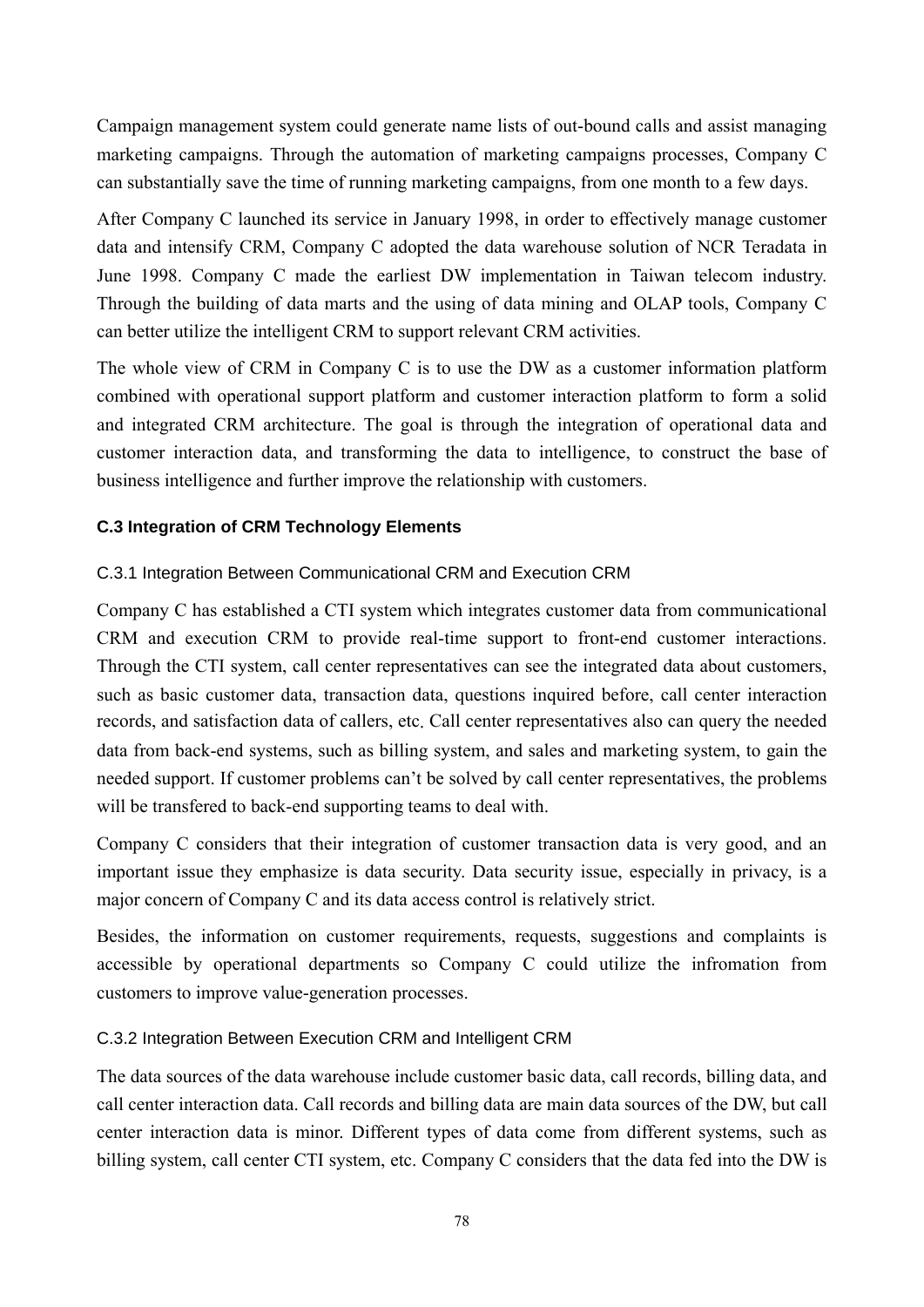complete because compared with other industry, the data sources of DW in telecom industry are simpler, and Company C is relatively a new company which has no legacy systems when implementing the DW.

The DW supports general applications such as reporting, queries, OLAP, and data mining, as well as specific applications such as campaign management, customer segmentation, churn analysis, propensity scoring, and customer profile description.

The DW and relevant analysis support value chain processes, such as marketing, sales, services, and product development processes, etc. In marketing, Company C could effectively design and manage marketing campaigns, identify the right products or services for cross-selling and up-selling, and develop appropriate strategies to handle customers who are likely to churn. In product development processes, through analyzing the demands of different customer lifestyle, Company C could design rate plans or value-added services which satisfy customers better.

Regarding integrating analysis tools with operational systems, marketing people can not direct access the detailed raw data and do the analysis by themselves because of security issues. The way of doing the analysis is like that users propose requests, and the IT department will generate the analysis result to them. There are several approval processes, and not everyone proposing the request can get the analysis result.

# C.3.3 Integration Between Intelligent CRM and Communicational CRM

The data about the call center interaction with customers is one of the data sources of the data warehouse although it is minor compared with other operational data sources.

The analysis of customer data is fed back to front-end customer contact points to support decisions on customer interactions. For instance, when a customer phones the call center, the mobile phone number of the caller will be sent to the back-end, and the data in DW relevant to the caller will be find out, such as the classification of the voice usage amount of the customer (heavy, medium, or low), to support the front-end interaction with the caller. Besides, when executing a promotion activity or a marketing campaign, the front-end customer contact channels will get the needed support from the back-end analysis. When call center representatives making outbound calls of marketing campaigns or executing cross-selling when receiving an inbound call, the system of the call center will give them the needed information support, such as which products is appropriate for cross-selling to a specific customer. Maybe it is not so automatic, but in front-end customer facing channels, no matter the call center or retail stores, they will get enough training and needed help and know how to promote the right products to the right customers at the right time.

Besides, the analysis of customer data is well used for improving the service quality of communicational CRM. For instance, Company C makes the following analysis in order to improve the service quality: the contacting channel propensity of customers, the questions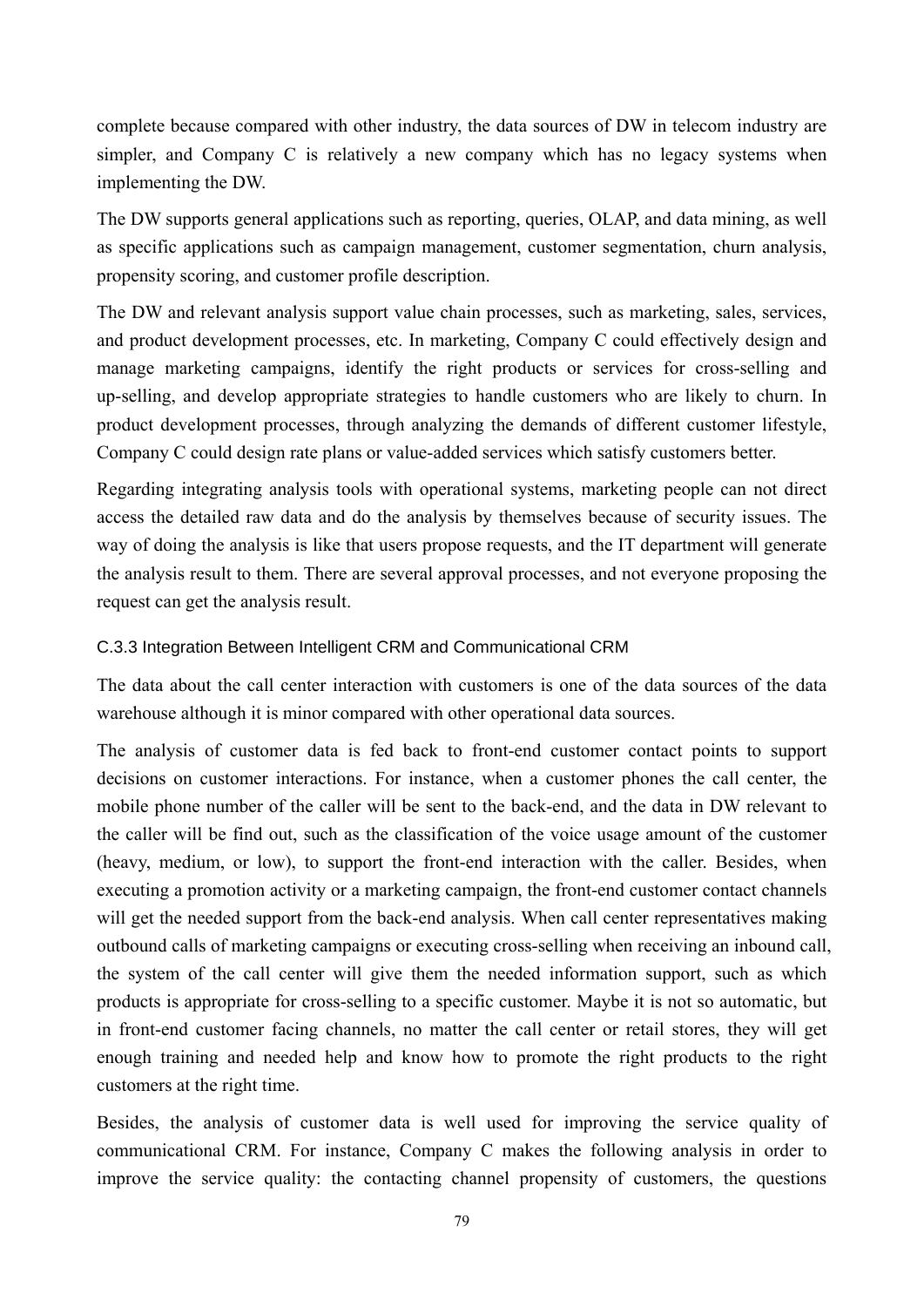frequently inquired in call center, the distribution of the amount and time of inbound calls, customer waiting time, the amount of calls hanged up by customers, and customer satisfaction rate, etc.

## **C.4 Organizational Alignment**

## C.4.1 Structure

The organizational functions supporting CRM operation of Company C are depicted in Figure C-1. In the respect of designing organizational functions according to customer groups, Company C establishes the "enterprise solutions department" which directly provides companies and groups integrated build-to-order communication services. Company C considers that organizing employees based on customer segmentation is not very easy because customer segmentation is not very definite. There are many different ideas of customer segmentation, such as based on age, occupations, or lifestyle, etc. It is not very easy to segment customers clearly. Consequently, the way of Company C is organizing marketing department or product department based on customer segmentation. The customer segmentation is based on some basic information, such as the age or the amount of voice usage. However, Company C thinks that mobile communication services have become utilities so it is more and more difficult to make effective customer segmentation.





In regard to performance measures, Company C has some measurement which could facilitate customer orientation. For example, customer satisfaction is a very important indicator which is related to every employee's performance. Besides, billing is a very important and complicated process of a telecom company, and the key performance indicators (KPI) of the billing department are billing efficiency and quality. It is very important to provide accurate bills to customers on time in every billing cycle.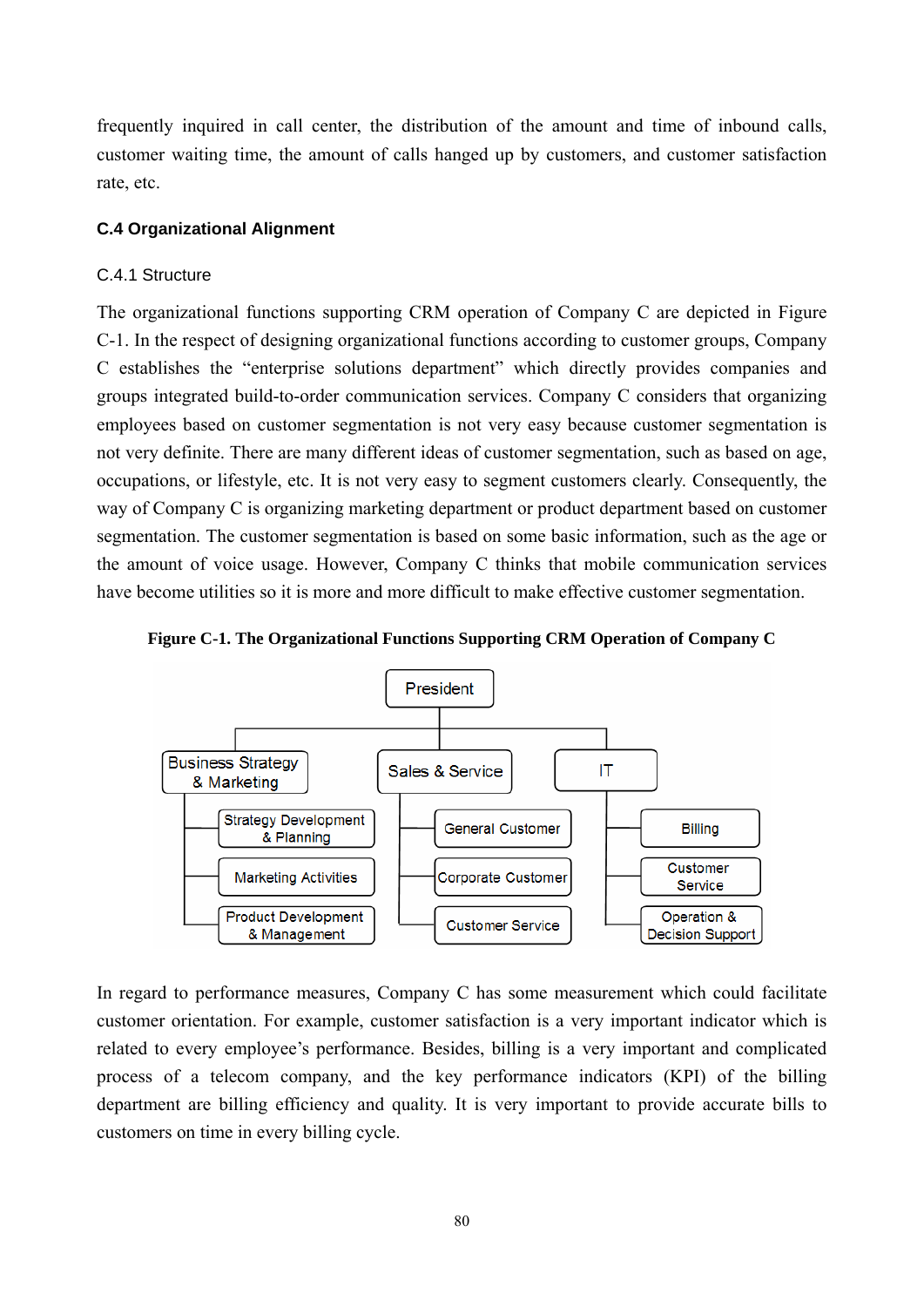Regarding the incentive reward systems, Company C defines a formula to calculate the annual bonus, and one of the parameters in the formula is customer satisfaction. An annual customer satisfaction survey is conducted by a third party company for Company C every year. Because customer satisfaction influences the annual bonus of all employees, everyone in Company C becomes more customer-centric and takes care of customers more seriously. In addition, there are other mechanisms for rewarding employees' customer-oriented behaviors. For example, managers can apply for rewards for concrete cases of superior behaviors in CRM.

#### C.4.2 Processes

In order to realize CRM, Company C has aligned the sales and marketing processes according to CRM. At customer acquisition stage, Company C gathers research reports from consultants or advertising companies to understand consumer behavior and provide products or services meeting customer demands. Regarding acquiring new customers through existing customer's referral, Company C doesn't have a formalized process. At customer relationship maintenance stage, Company C assesses customer value, uses different strategies to retain customers based on customer value, stresses customer loyalty or retention programs, carries out cross-selling, up-selling, and event marketing, and performs recovery management.

In customer evaluation, Company C classifies customers according to the amount of usage (heavy, medium, or low). Company C puts most resources on heavy users to heighten the relationship with them. For example, Company C carries out some customer loyalty or retention programs to high value customers or gives them deep discount. For medium users, the strategy is to enhance the amount of usage through some marketing campaigns and transfer the users to heavy users. As for low usage users, Company C only provides them basic services.

With regard to up-selling and cross-selling, Company C finds out customer segments using a specific value-added service and promotes them complementary or upgrading value-added services. Besides, Company C also executes event marketing, such as promoting special festival products to specific customer segments.

Regarding recovery management, by predicting which high value customers are likely to churn, Company C can develop some strategies to retain them. If customers have decided to churn, Company C will ask them the reasons and continue to follow up other promotions at the right time.

Other value chain processes contain product research and development processes, product design processes, billing processes, and customer service processes. The product research and development process is designed to collect market and customer information from all business functions and is used as major input for product design. For example, through analyzing the demands of different customers' lifestyle, Company C can design rate plans or value-added services which satisfy customers better. The product design process conducts cross-departmental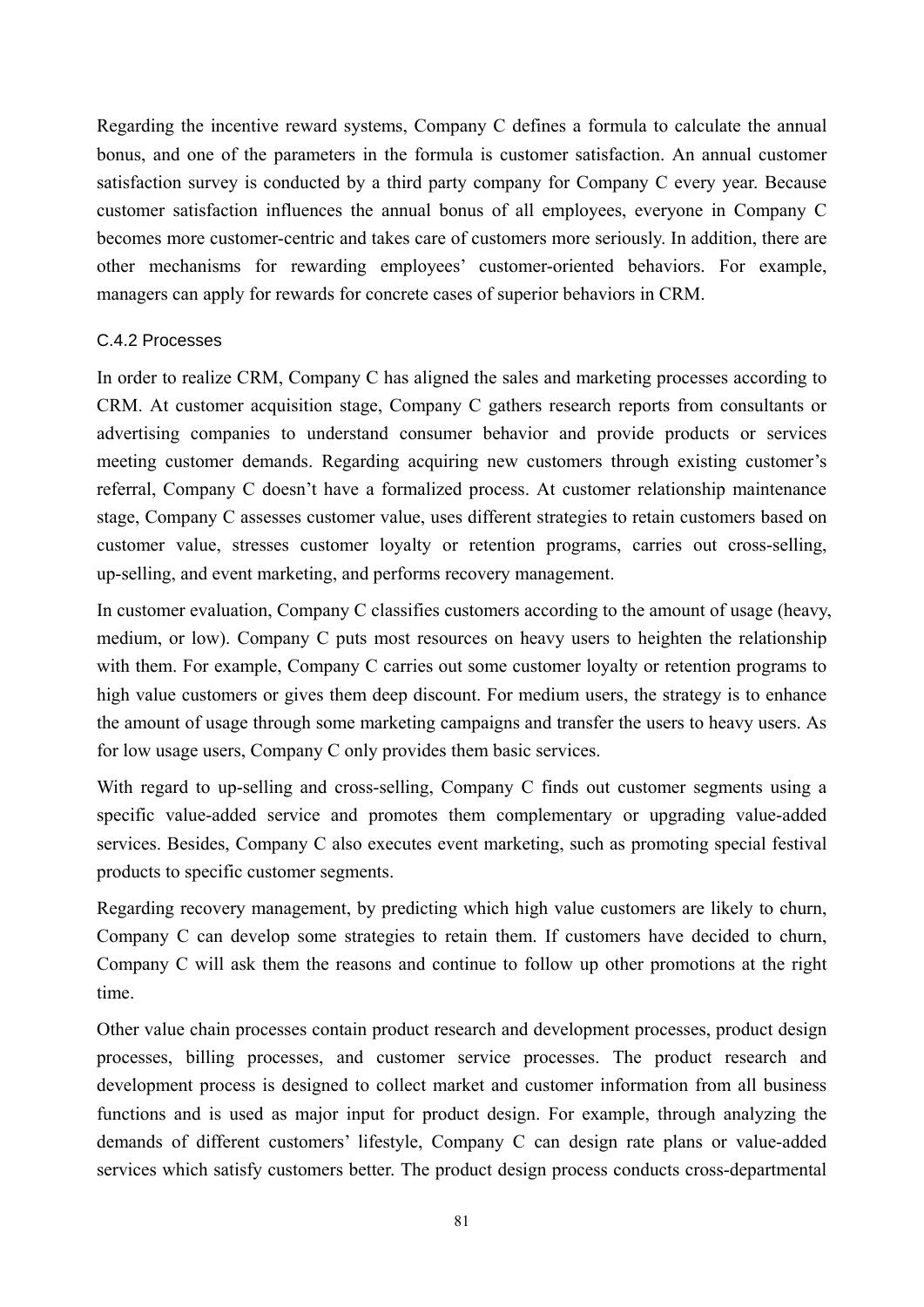planning and proactively shares information with other departments. Company C usually forms a project team which includes personnel of marketing, regulation, sales, channel, billing, and IT departments to design and promote products. Regarding the billing process, Company C doesn't make the convergent bill because it involves different business models and demands. In the respect of the customer service process, Company C considers that there is always a process designed to systematically respond, trace, and solve the customer problems through cooperation of different departments, but the question is whether customers are satisfied.

## C.4.3 Culture

With regard to market intelligence generation, Company C conducts a focus group to gather customer opinions when launching new products. In customer acquisition stage, Company C gathers research reports from consultants or advertising companies to understand consumer behavior and provide products or services meeting customer demands. Besides, an annual customer satisfaction survey is conducted by a third party company for Company C every year. Company C considers that there are three important parts in telecom industry: business, technology, and regulation. Therefore, Company C quite pays attention to detecting fundamental shifts in the three parts of the industry.

In the respect of market intelligence dissemination, Company C has cross-functional meetings regularly to discuss market trends and developments. Regarding customer satisfaction information, because it is the important indicator of performance and influences the annual bonus of every employee so all employees of Company C knows the customer satisfaction information.

Regarding market intelligence responsiveness, Company C reviews product development efforts to ensure that they are in line with what customers want. Besides, the coordination of the different departments in Company C still could be improved.

# C.4.4 Capability

With regard to direction capabilities, the top management of Company C has delivered the customer-oriented concept to the whole company and leads the teams with customer-centric value proposition. For example, the former president of Company C ever requested managers to sit by call center representatives to understand customer demands in the forefront. Company C implemented CRM related technologies earlier than other two telecom companies in Taiwan, but information technology is only an enabler of CRM, and other organizational elements such as processes, culture, and organization structure should be aligned with CRM. One of the founders of Company C is a telecommunication company in the United States which has accumulated much domain knowledge and brought new marketing concepts to Company C. Therefore, in the early days, Company C understood relationship marketing most and had brought this new marketing concept to the telecom industry. The top management of Company C considers that the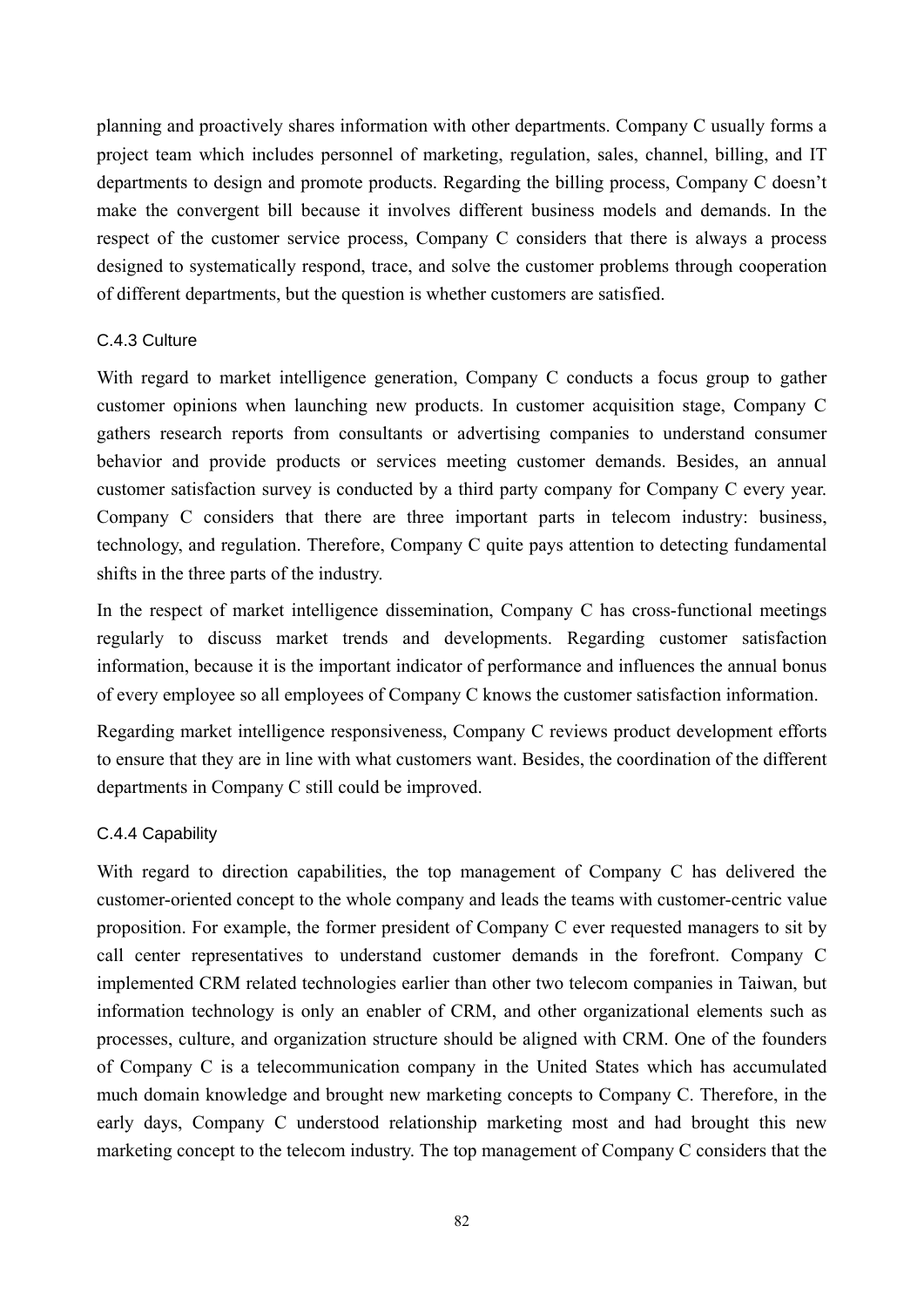telecom industry is highly customer-oriented now and all competitors have already put emphasis on customers.

# **C.5 Market Performance**

The market performance of Company C is presented in Table C-2. Because of the merger with a mobile telecom company, the market share of total mobile subscribers and total revenue of mobile service increased a lot in 2004. Company C has highest ARPU among three major mobile telecom companies in Taiwan.

Finally, based on the interview results and the market performance data of Company C, the score of each construct is depicted in Table C-3.

|                         |              | 2003  | 2004  | 2005  |
|-------------------------|--------------|-------|-------|-------|
| <b>Total mobile</b>     | Ranking      | 3     | 3     | 2     |
| subscribers             | Market share | 17.7% | 30.2% | 30.5% |
| <b>Total revenue of</b> | Ranking      | 3     | 2     | 2     |
| mobile service          | Market share | 19.5% | 34%   | 34.1% |
| <b>ARPU</b>             | Ranking      | 2     |       |       |
|                         | ARPU (NT\$)  | 691   | 777   | 882   |
| <b>Churn rate</b>       | Ranking      |       | 2     | 3     |
| (Monthly)               | Churn rate   |       | 3.73% | 2.9%  |

**Table C-2. The Market Performance of Company C** 

Source: Annual report, Operational status data released by Company C, the Directorate General

of Telecommunications (DGT)

Note: The market performance data in 2004 and 2005 contains the company merged by Company C.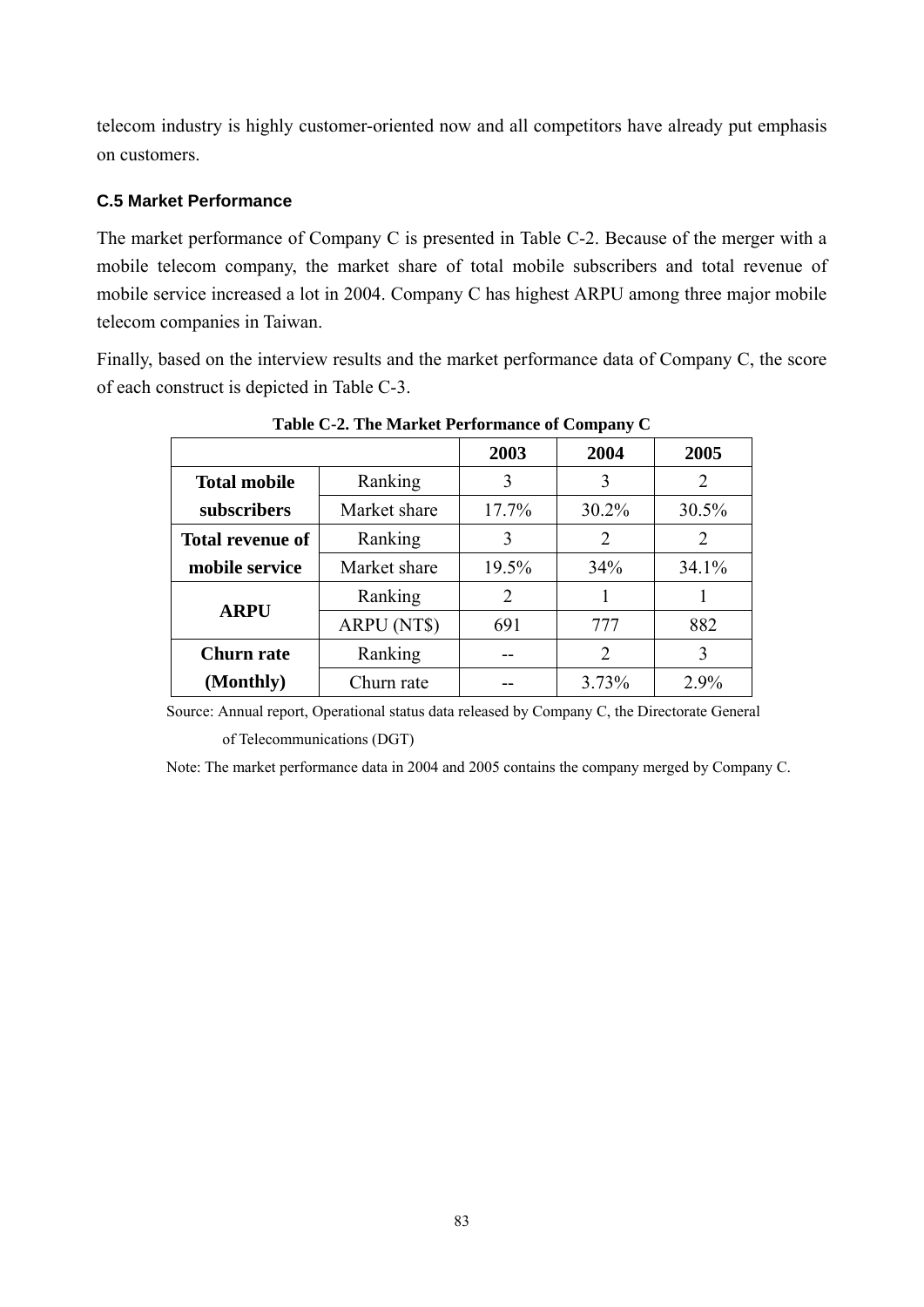| <b>Constructs</b>                                  | <b>Score</b> | <b>Consolidated Score</b> |
|----------------------------------------------------|--------------|---------------------------|
| <b>Integration among CRM Technology Elements</b>   |              |                           |
| Communicational $\leftrightarrow$ Execution        | 3.93         |                           |
| Execution $\leftarrow \rightarrow$ Intelligent     | 4.1          | 3.98                      |
| Intelligent $\leftrightarrow$ Communicational      | 3.9          |                           |
| <b>Alignment of Organizational Elements of CRM</b> |              |                           |
| Structure                                          | 3.37         |                           |
| Processes                                          | 4.13         | 3.95                      |
| Culture                                            | 4.23         |                           |
| Capability                                         | 4.05         |                           |
| <b>CRM Value - Market Performance</b>              |              |                           |
| Market Share (Mobile subscribers)                  | 3.9          |                           |
| Market Share (Revenue of mobile service)           | 4            | 4.08                      |
| Customer contribution (ARPU)                       | 4.5          |                           |
| Customer Retention (Churn rate)                    | 3.9          |                           |

**Table C-3. The Research Result of Company C**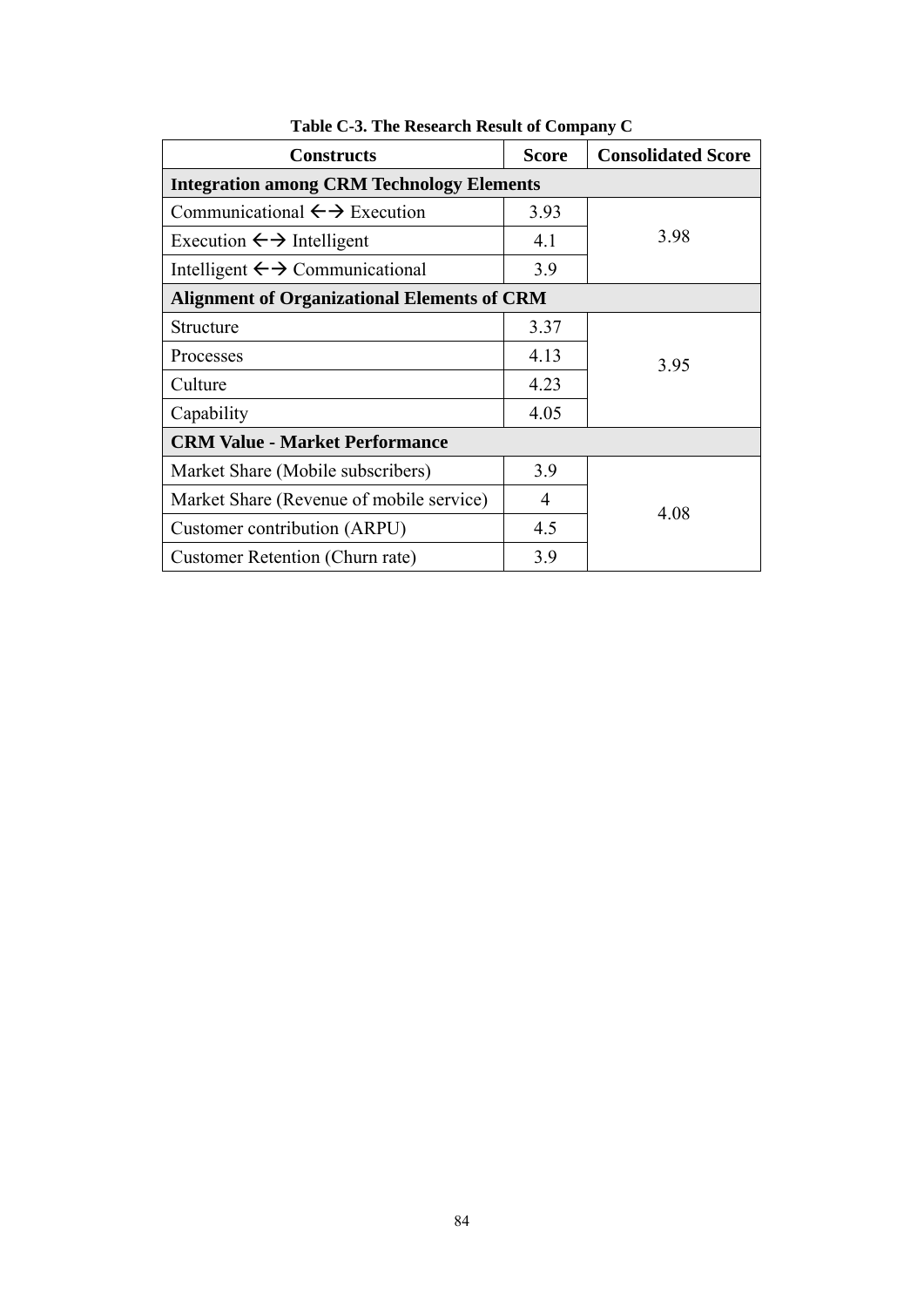#### **APPENDIX D: QUESTIONNAIRE**

#### $1 =$  Highly disagree,  $3 =$  Agree to a certain degree,  $5 =$  Highly agree

# **Integration of CRM Technology Elements 1. Integration Between Communicational CRM and Execution CRM**  1 2 3 4 5 1. The interactive information on customers is captured, stored, and integrated from all customer contacting channels, including the Web, call centers, stores, etc., and the integrated information is accessible by needed customer support staff. □ □ □ □ □ 2. There is a repository of customer data that is accessible and provides sufficient transaction data to users who are interacting with customers through different channels. □ □ □ □ □ 3. The information on customer transactions and customer interactions is complete and accessible by customer support staff. □ □ □ □ □ 4. The information on customer requirements, requests, suggestions and complaints is accessible by the operational departments. □ □ □ □ □ 5. The integration of the information from CRM and other customer value-generation applications is well. □ □ □ □ □ **2. Integration Between Execution CRM and Intelligent CRM** 1. There is a comprehensive repository of customer data where accumulated data about current and historical customer operations are accessible by the needed staff. □ □ □ □ □ 2. The data warehouse completely integrates the operational data sources and is sufficient for the analysis requirements. □ □ □ □ □ 3. The data warehouse supports generic applications like reporting, queries, online analytical processing (OLAP), and data mining. □ □ □ □ □ 4. The data warehouse supports specific applications, such as campaign management, churn analysis, propensity scoring, and customer/product profitability analysis. □ □ □ □ □ 5. There are data analytical tools integrated into operational systems so that users can use different methods of customer information analysis for marketing. □ □ □ □ □ **3. Integration Between Intelligent CRM and Communicational CRM** 1. The information about customer interaction is well organized and fed into the data warehouse.  $\Box$   $\Box$   $\Box$   $\Box$ 2. The analysis of customer data is fed back to the front-end customer contact points to support major decisions on customer services. □ □ □ □ □ 3. The analysis of customer data is sufficient for decision making on planning effective customer interaction. □ □ □ □ □ 4. The analysis of customer data is well used for improving the service quality of communicational CRM. □ □ □ □ □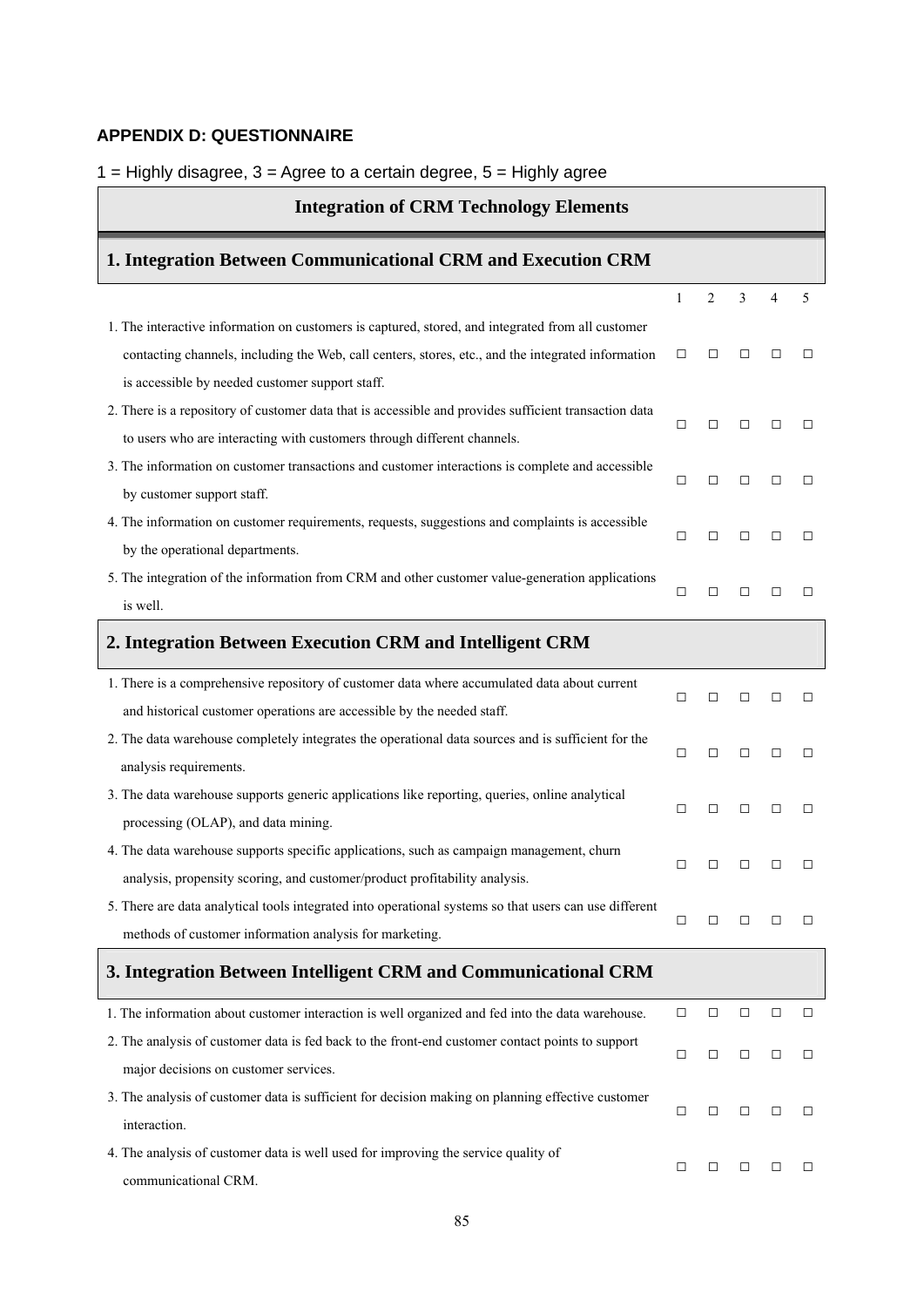5. The analysis of customer data is well used for improving the service productivity of

communicational CRM.

□ □ □ □ □

| <b>Alignment Between Technical and Organizational CRM Elements</b>                                                  |        |        |        |        |        |
|---------------------------------------------------------------------------------------------------------------------|--------|--------|--------|--------|--------|
| 1. Structure                                                                                                        |        |        |        |        |        |
| 1. Employees are organized around customer groups and processes rather than products, functions,<br>or geographies. | $\Box$ | □      | П      | П      | П      |
| 2. The design of the organizational structure ensures that customers receive seamless services from                 |        |        |        |        |        |
| all parts of the business. Those disintegrated services can be redundant service calls,                             | □      | □      | □      | П      | $\Box$ |
| incomplete order fulfillment, etc.                                                                                  |        |        |        |        |        |
| 3. Employees' accountability for the overall quality of customer relationships is clear.                            | □      | □      | □      | □      | $\Box$ |
| 4. Employees' job descriptions for carrying out the customer relationship management activities                     | □      | $\Box$ | □      | □      | □      |
| are clear defined.                                                                                                  |        |        |        |        |        |
| 5. Performance measures are structured in order to better meet customers' needs and facilitate                      |        |        |        |        |        |
| customer orientation, such as on-time delivery, service responsiveness, and customer<br>satisfaction.               | $\Box$ | □      | $\Box$ | □      | $\Box$ |
| 6. Employees are rewarded for engaging in CRM activities and customer-oriented behaviors.                           | П      | П      | □      | П      | П      |
| 7. Management formulates a clear compensation policy to reward employees for engaging in                            |        |        |        |        |        |
| CRM activities (e.g., building and deepening relationships with high-value customers).                              | □      | П      | □      | П      | $\Box$ |
| 2. Processes                                                                                                        |        |        |        |        |        |
| 1. We have a formal system for identifying potential customers and identifying which of them are<br>more valuable.  | □      | □      | □      | □      | □      |
| 2. We have a formal system in place that differentiates targeting of our communications based on                    |        |        |        |        |        |
| the prospect's value.                                                                                               | □      | □      | □      | □      | □      |
| 3. We systematically present different offers to prospects based on the prospects' economic value.                  | □      | □      | □      | □      | □      |
| 4. We have a system in place to be able to interact with lost customers.                                            | □      | □      | □      | □      | $\Box$ |
| 5. We have a systematic process/approach to reestablish relationships with valuable customers                       |        |        |        |        |        |
| who have been lost to competitors.                                                                                  | □      | □      | $\Box$ | □      | $\Box$ |
| 6. In order to assess customer value, we continuously track customer information and have a                         |        |        |        |        |        |
| formal system for determining which of our current customers are of the highest value                               | □      | □      | $\Box$ | □      | $\Box$ |
| 7. We actively stress customer loyalty or retention programs and attempt to build long-term                         |        |        |        |        |        |
| relationships with our high value customers.                                                                        | □      | $\Box$ | $\Box$ | □      | $\Box$ |
| 8. We systematically attempt to customize products/services based on the value of the customer.                     | □      | □      | $\Box$ | □      | □      |
| 9. We have formalized procedures for cross-selling and up-selling to valuable customers.                            | □      | $\Box$ | $\Box$ | □      | □      |
| 10. We try to actively manage the customer referral process.                                                        | □      | $\Box$ | $\Box$ | $\Box$ | $\Box$ |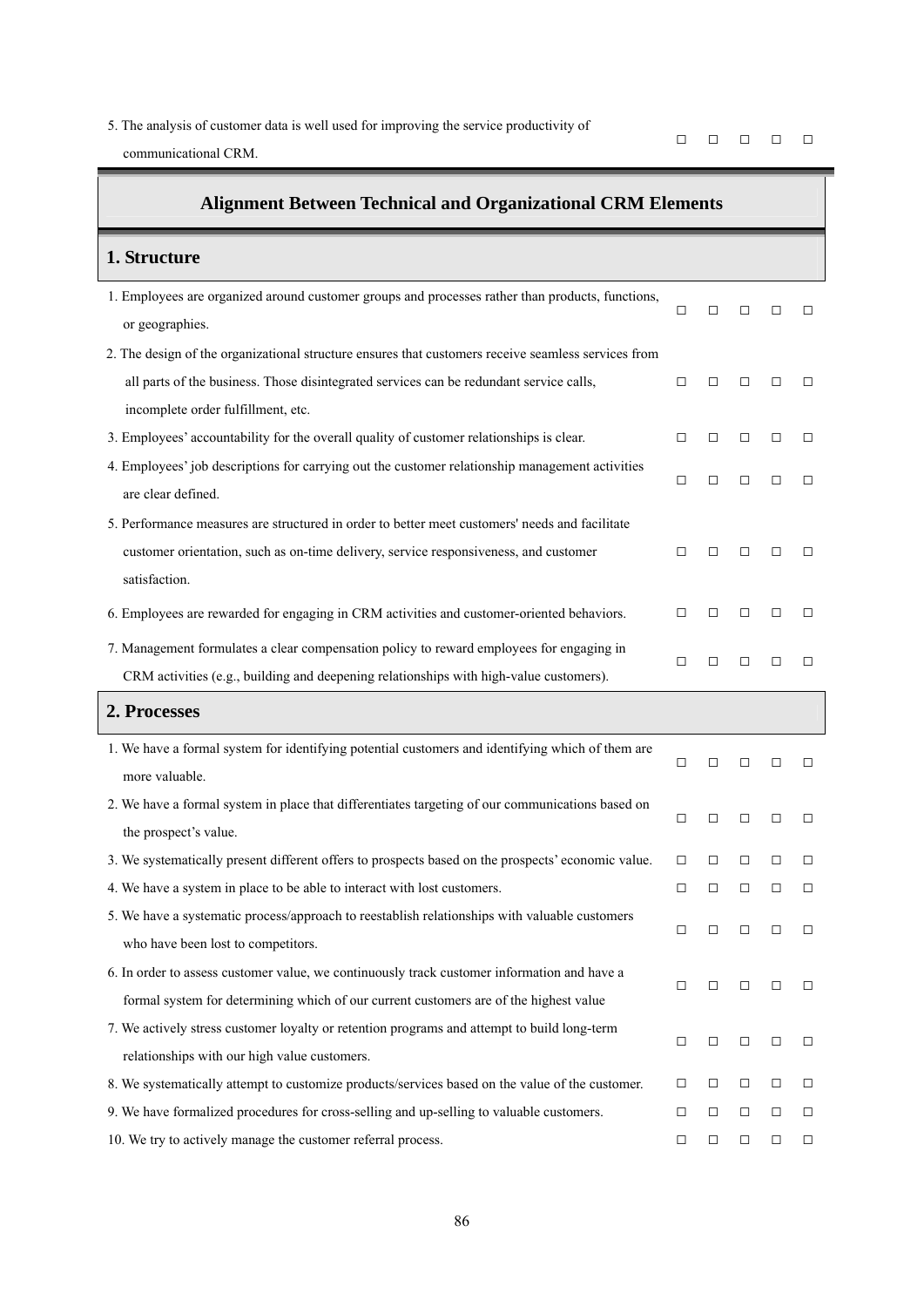| 11. The research and development process is designed to collect market and customer information    | □      | □      | $\Box$ | □      | □      |
|----------------------------------------------------------------------------------------------------|--------|--------|--------|--------|--------|
| from all business functions and is used as major input for product design.                         |        |        |        |        |        |
| 12. The product design process conducts cross-departmental planning and proactively shares         | $\Box$ | □      | $\Box$ | □      | $\Box$ |
| information with other departments.                                                                |        |        |        |        |        |
| 13. The billing process is capable of providing integrated bill information of all consumption     | $\Box$ | $\Box$ | $\Box$ | □      | $\Box$ |
| related to the specific customer.                                                                  |        |        |        |        |        |
| 14. The customer service process is designed to systematically respond, trace, and solve the       | $\Box$ | □      | $\Box$ | □      | $\Box$ |
| customer problems or service requests through cooperation of different departments.                |        |        |        |        |        |
| 3. Culture                                                                                         |        |        |        |        |        |
| 3.1 Market-orientated culture - Departmental (Kohli et al., 1993)                                  |        |        |        |        |        |
| <b>I. Intelligence generation</b>                                                                  |        |        |        |        |        |
| 1. We contact customers frequently to find out what products or services they will need in the     | □      | $\Box$ | $\Box$ | □      | $\Box$ |
| future.                                                                                            |        |        |        |        |        |
| 2. We are fast to detect fundamental shifts in our industry (e.g., competition, technology,        | $\Box$ | $\Box$ | $\Box$ | $\Box$ | $\Box$ |
| regulation).                                                                                       |        |        |        |        |        |
| 3. We periodically review the likely effect of changes in our business environment (e.g.,          | $\Box$ | □      | $\Box$ | □      | $\Box$ |
| regulation) on customers.                                                                          |        |        |        |        |        |
| II. Intelligence dissemination                                                                     |        |        |        |        |        |
| 1. We have interdepartmental meetings at least once a quarter to discuss market trends and         | $\Box$ | □      | $\Box$ | $\Box$ | $\Box$ |
| developments.                                                                                      |        |        |        |        |        |
| 2. When something important happens to a major customer or market, the whole business unit         | $\Box$ | □      | $\Box$ | $\Box$ | $\Box$ |
| knows about it within a short period.                                                              |        |        |        |        |        |
| 3. Data on customer satisfaction are disseminated at all levels in this business unit on a regular | $\Box$ | □      | $\Box$ | $\Box$ | □      |
| basis.                                                                                             |        |        |        |        |        |
| 4. When one department finds out something important about competitors, it is quick to alert other | $\Box$ | $\Box$ | $\Box$ | $\Box$ | $\Box$ |
| departments.                                                                                       |        |        |        |        |        |
| <b>III. Responsiveness</b>                                                                         |        |        |        |        |        |
| 1. We periodically review our product development efforts to ensure that they are in line with     | $\Box$ | □      | $\Box$ | □      | $\Box$ |
| what customers want.                                                                               |        |        |        |        |        |
| 2. If a major competitor were to launch an intensive campaign targeted at our customers, we        | $\Box$ | $\Box$ | $\Box$ | □      | $\Box$ |
| would implement a response immediately.                                                            |        |        |        |        |        |
| 3. The activities of the different departments in this business unit are well coordinated.         | □      | $\Box$ | $\Box$ | □      | $\Box$ |
| 4. If we came up with a great marketing plan, we probably would be able to implement it in a       | $\Box$ | $\Box$ | $\Box$ | □      | $\Box$ |
| timely fashion.                                                                                    |        |        |        |        |        |
| 5. When we find that customers would like us to modify a product of service, the departments       | $\Box$ | □      | $\Box$ | $\Box$ | $\Box$ |
| involved make concerted efforts to do so.                                                          |        |        |        |        |        |
| 3.2 Market-orientated culture — Individual                                                         |        |        |        |        |        |

**Empowerment**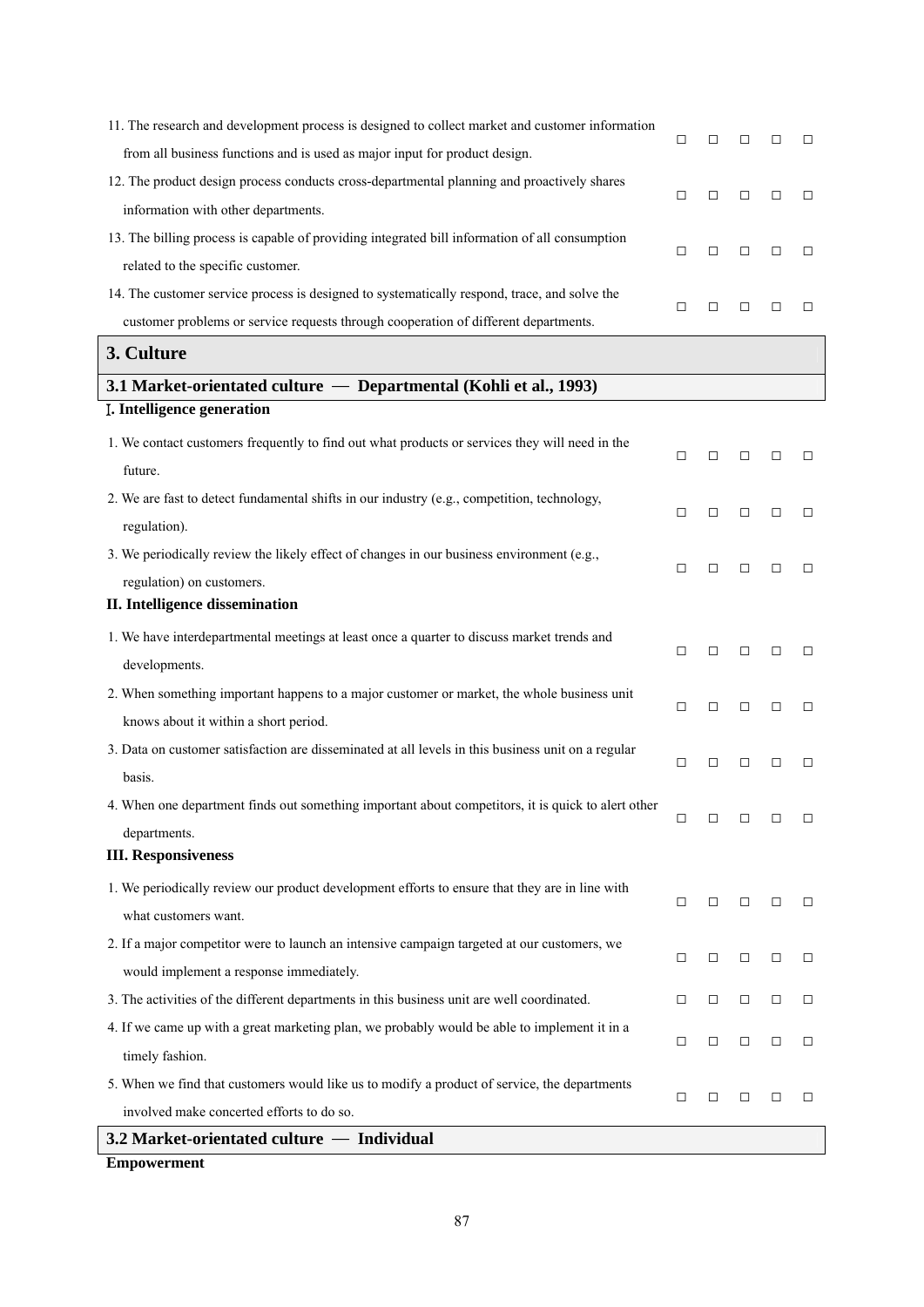| 1. Employees are involved in decision making with regard to customer problems in their             |        |        |        |        |        |
|----------------------------------------------------------------------------------------------------|--------|--------|--------|--------|--------|
| department.                                                                                        | П      | П      | П      | П      | □      |
| 2. Employees are given the power to make critical decisions on customers' problems.                | $\Box$ | $\Box$ | $\Box$ | $\Box$ | $\Box$ |
| 3. Employees' capabilities could be unleashed with an opened manner.                               | $\Box$ | $\Box$ | $\Box$ | $\Box$ | $\Box$ |
| 4. Employees are more creative and proactive when they are serving customers.                      | $\Box$ | $\Box$ | $\Box$ | $\Box$ | $\Box$ |
| 4. Capability                                                                                      |        |        |        |        |        |
| 1. Business managers are interested in learning about changes in customer behavior and provide     | □      | П      | □      | П      | □      |
| feedback on customer information.                                                                  |        |        |        |        |        |
| 2. Business managers attentively listen to customer responses to measure and improve corporate     | $\Box$ | $\Box$ | $\Box$ | $\Box$ | $\Box$ |
| performance.                                                                                       |        |        |        |        |        |
| 3. Business managers are capable of generating insights from the customer information.             | □      | $\Box$ | $\Box$ | □      | □      |
| 4. Business managers are capable of aligning functional areas with business strategies.            | П      | $\Box$ | $\Box$ | $\Box$ | $\Box$ |
| 5. Business managers are capable of promoting interdepartmental cooperation and interaction.       | П      | $\Box$ | $\Box$ | $\Box$ | $\Box$ |
| 6. Business managers are capable of sharing information and integrating opinions across            |        |        |        |        |        |
| departments.                                                                                       | $\Box$ | $\Box$ | $\Box$ | $\Box$ | $\Box$ |
| 7. CRM users are capable of acquiring and transforming information to aid customer knowledge       | $\Box$ | $\Box$ | $\Box$ | $\Box$ | $\Box$ |
| discovery and the development of clear market segments and portfolios.                             |        |        |        |        |        |
| 8. Business managers have the capability to translate customer information into service offerings. | $\Box$ | П      | $\Box$ | $\Box$ | $\Box$ |
| 9. Business managers are capable of directing the team with the company's customer-centric value   |        |        |        |        |        |
| proposition and strategy in all team efforts, including marketing, sales, service, product         | $\Box$ | П      | □      | □      | □      |
| development, and so on.                                                                            |        |        |        |        |        |

| <b>CRM Value</b>                                                                                       |     |        |        |   |      |  |  |  |  |  |
|--------------------------------------------------------------------------------------------------------|-----|--------|--------|---|------|--|--|--|--|--|
| <b>Market Performance (Homburg and Pflesser, 2000)</b>                                                 |     |        |        |   |      |  |  |  |  |  |
|                                                                                                        | MОТ |        |        |   | High |  |  |  |  |  |
| 1. Achieving customer satisfaction?                                                                    | П   | П      | П      |   |      |  |  |  |  |  |
| 2. Providing value for customers?                                                                      | П   | П      | Л      | П |      |  |  |  |  |  |
| 3. Keeping current customers?                                                                          | П   | $\Box$ | $\Box$ | П | Л    |  |  |  |  |  |
| 4. Attracting new customers?                                                                           | П   | П      | $\Box$ | П |      |  |  |  |  |  |
| 5. Attaining desired growth?                                                                           | П   | П      | $\Box$ | П | Л    |  |  |  |  |  |
| 6. Securing desired market share?                                                                      | П   | П      | Л      |   | Л    |  |  |  |  |  |
| 7. Are there any other market performance indicators that grow significantly after CRM implementation? |     |        |        |   |      |  |  |  |  |  |